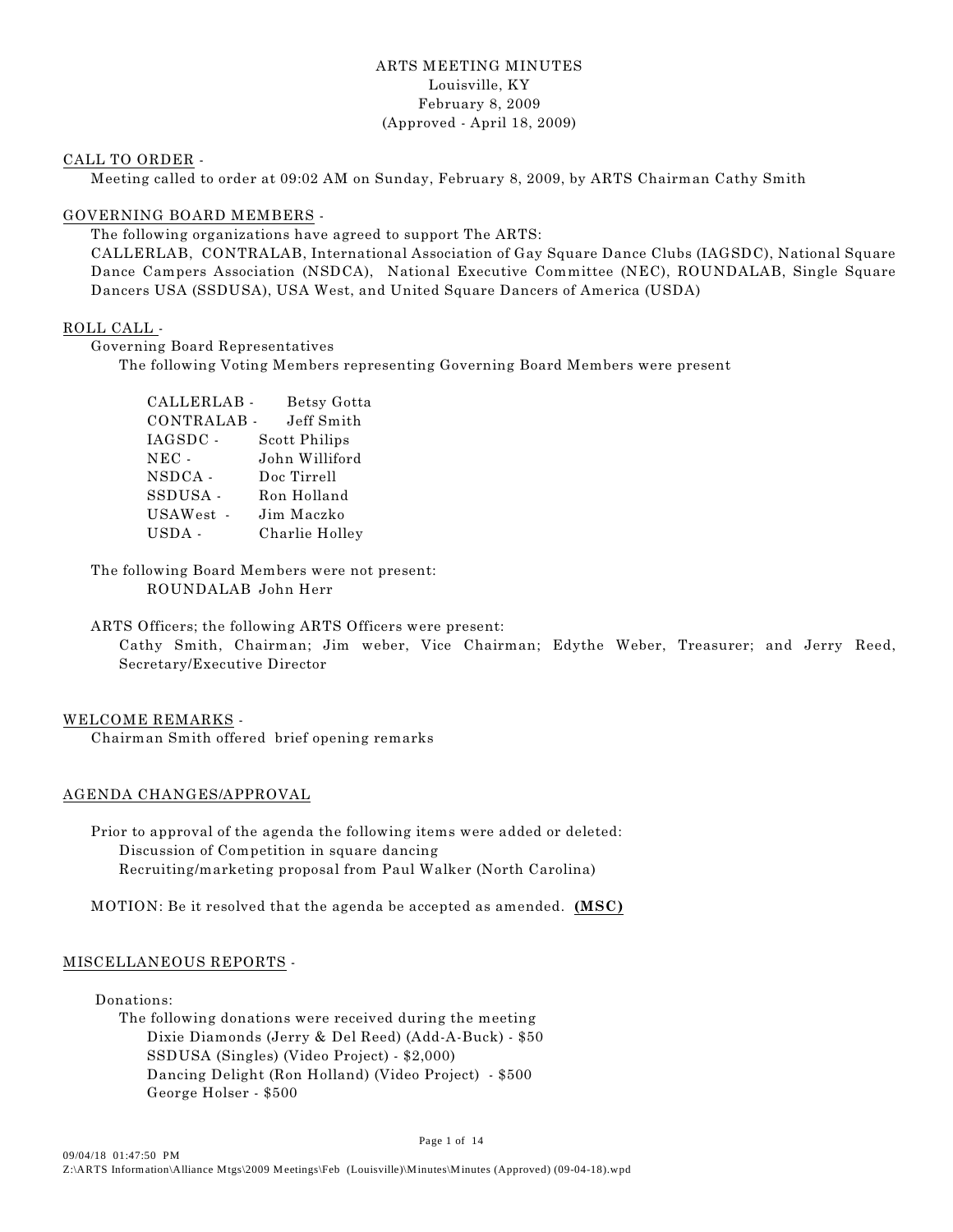#### Treasurer Reports (Edythe Weber)

The following information was provided:

Finance Report - (attached)

Current Finance Report reported by the Treasurer. The Balance on hand as of September 30, 2008 was \$36,871.69. Current balance as of 2009 is \$36,591.64.

#### Certificates of Deposit (CD)

The ARTS Treasurer reported the following CD's:

1) 9 month CD (due April 2009) \$5,218.62

2) 9 month CD (due April 2009) \$5,218.62

3) 9 month CD (due May 2009) \$5,043.12

4) 12 month CD (due July 2009) \$5,056.78

5) 12 month CD (due September 2009) \$5033.86

TOTAL Invested in  $CDs = $25,571.00$ 

#### ARTS Budget - (FYI)

This item was tabled during the July 2007 meeting and remains on the table.

#### ARTS Pins - (FYI)

This item concerns the sale status of the ARTS pins. The Treasurer reported there are still some pins out for sale. There are no plans to purchase more pins at this time.

#### Magnetic Signs - (FYI)

This item concerns the sale status of the magnetic signs. Discussion of this item resulted that no further sales of magnetic signs should be conducted. Any further sales will be volunteer. This item will be removed from future agenda.

#### Reports from past meetings -

Copies of the minutes of the past meetings are available on the ARTS web site:

October 2002 (Cocoa Beach, FL); January 2003 (Washington, D.C.); Summer (June) 2003 ARTS Alliance Meeting (Oklahoma City, OK); Fall (October)2003 ARTS Planning Meeting (Orlando, FL); Spring (March) 2004 ARTS Meeting (Portland, OR); Summer (June) 2004 ARTS Meeting (Denver, CO); Fall (October)2004 ARTS Meeting (Orlando, FL); Spring (February) 2005 ARTS Meeting (San Antonio, TX); Summer (June) 2005 ARTS Meeting (Portland, OR); Fall (October) 2005 ARTS Meeting (Orlando, FL); April 2006 (Charlotte, NC); June 2006 (San Antonio, TX), October 2006 (Orlando, FL); March 2007 (Alexandria, VA); July 2007 (Charlotte, NC), October 2007 (Orlando, FL), February 2008, Long Beach, CA; June 2008 (Wichita, KS); October 2008, Orlando, FL

#### Web Site & Video Project - (Attached)

This item concerns the suggestion from Roy Gotta for the creation of a web site dedicated to attracting new dancers. During the 2008 June meeting Roy submitted the proposal to the Board. The main points of this project are: 1) Establish a dedicated web site, 2) Create professional, upbeat videos of about two to four minutes for each segment of the activity, and 3) The videos would be accessed through the web site.

This item was also discussed during the Fall 2008 ARTS meeting. The following is an extract from the minutes of the Fall 2008 ARS meeting:

Both Proposals were discussed during the meeting. Extensive discussion of this item resulted in agreement that we will ask both Mayer Media and Custom Video Productions, Inc. to attend the 2009 February ARTS meeting to present their proposal and be ready for discussion by the Board. The Executive Director contacted both companies. The result of that contact was that previous proposals have been either withdrawn or Overcome By Events (OBE).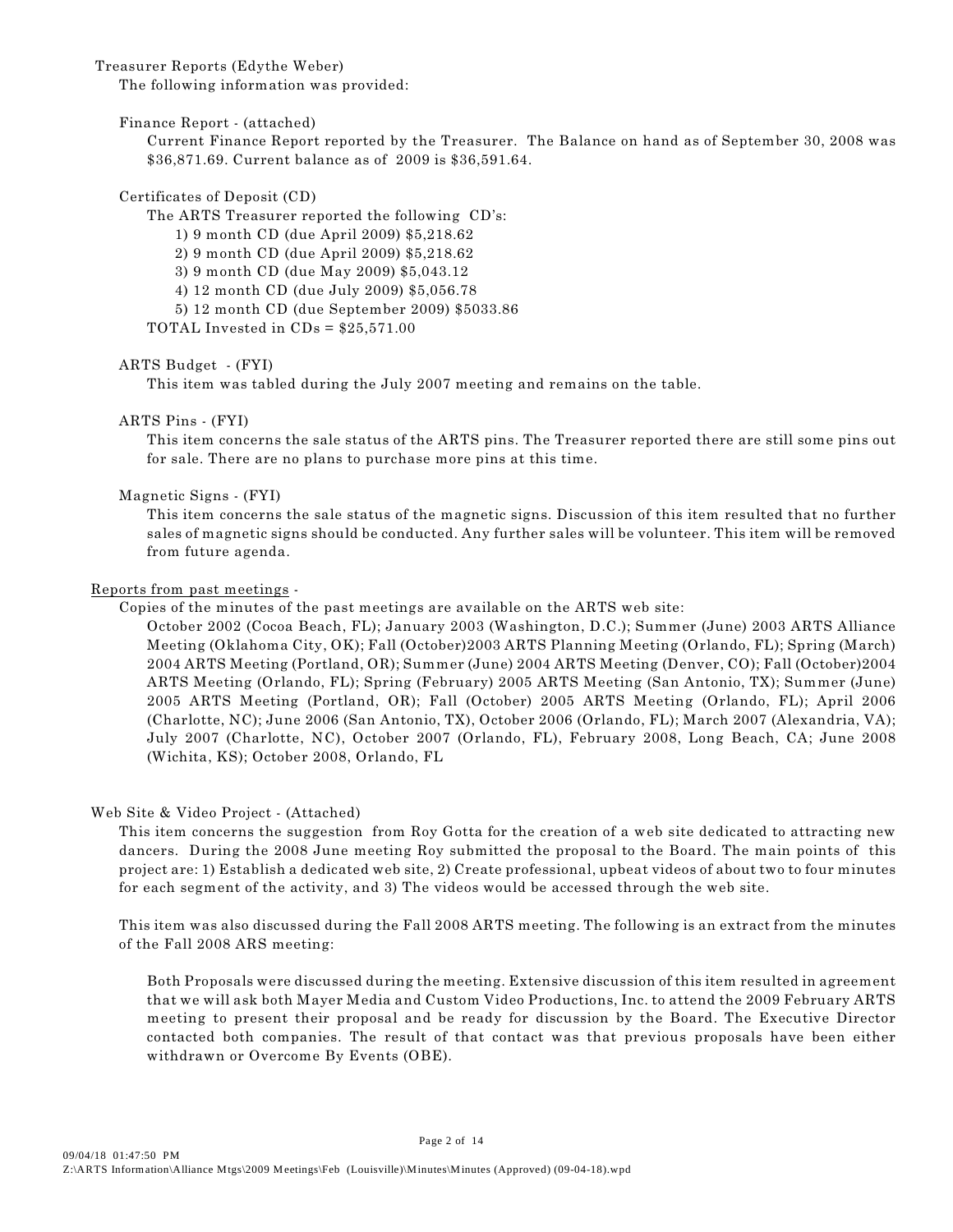Roy & Betsy Gotta reported they hired CVP to create a "concept" home page for the proposed web site. They went to CVP with the idea of withdrawing their proposal to the ARTS and doing a scaled down version for New Jersey only. CVP came up with the idea of the concept web page. This would normally be the first step in the design process and lays the foundation for all that would follow.

Betsy provided information and a Power Point presentation on the "concept" web site during this meeting.. The presentation is attached.

The following is an extract from the attached proposal:

#### **Square and Round Dancing Website and Videos**

**Project Goal:** To produce a marketing tool that will help raise awareness and bring new members to the recreational dancing communities.

**Long Term Goal:** Creating an online community for the recreational dancing niche through possible social networking additions.

#### *Branding and Website Details:*

- Conference with client to plan strategy of site development and iconic branding elements.
- Redesigned website using content provided by client (photos, text, etc.)
- Two initial concepts with *unique branding* and two rounds of revisions.
- Site design will consist of two main templates; Home and Inside Pages
- Custom programming determined by design and strategy.
- Special Features: Branding of logo, video integration, and possible Flash elements.
- Not Included URL and Hosting Fees and Set Up

#### Projected Size:

• 1 Unique Home Page, Up to 10 Matching Inside Pages

Projected Timeline:

• 12 - 16 weeks (*based on client cooperation and material acquisition*)

#### **Branding and Website Cost: \$10,000.00** *(plus NJ state sales tax)*

#### *Video Details:*

- Three separate "Introduction to Square/Round Dancing" videos.
	- Videos will be a mix of video and motion graphics that match developed branding.
	- CVP will provide scriptwriting, voice over, shooting, editing & encoding.
	- Each video's running time shall not exceed 1 minute.
	- Up to three shoot days allotted.

• Editing of first video will serve as a template for remaining two videos. Client will be presented a rough edit of first video to revise. CVP will take those revisions and apply to editing of all three. Client will have one more opportunity to make revisions to videos before finalization.

#### Deliverables:

- 10 DVDs with the option to watch all 3 videos
- Web encodes for inclusion into website

#### Projected Timeline:

• 12 - 16 Weeks *(in conjunction with web development)*

#### **Video Cost: \$12,000.00** (*plus NJ state sales tax*)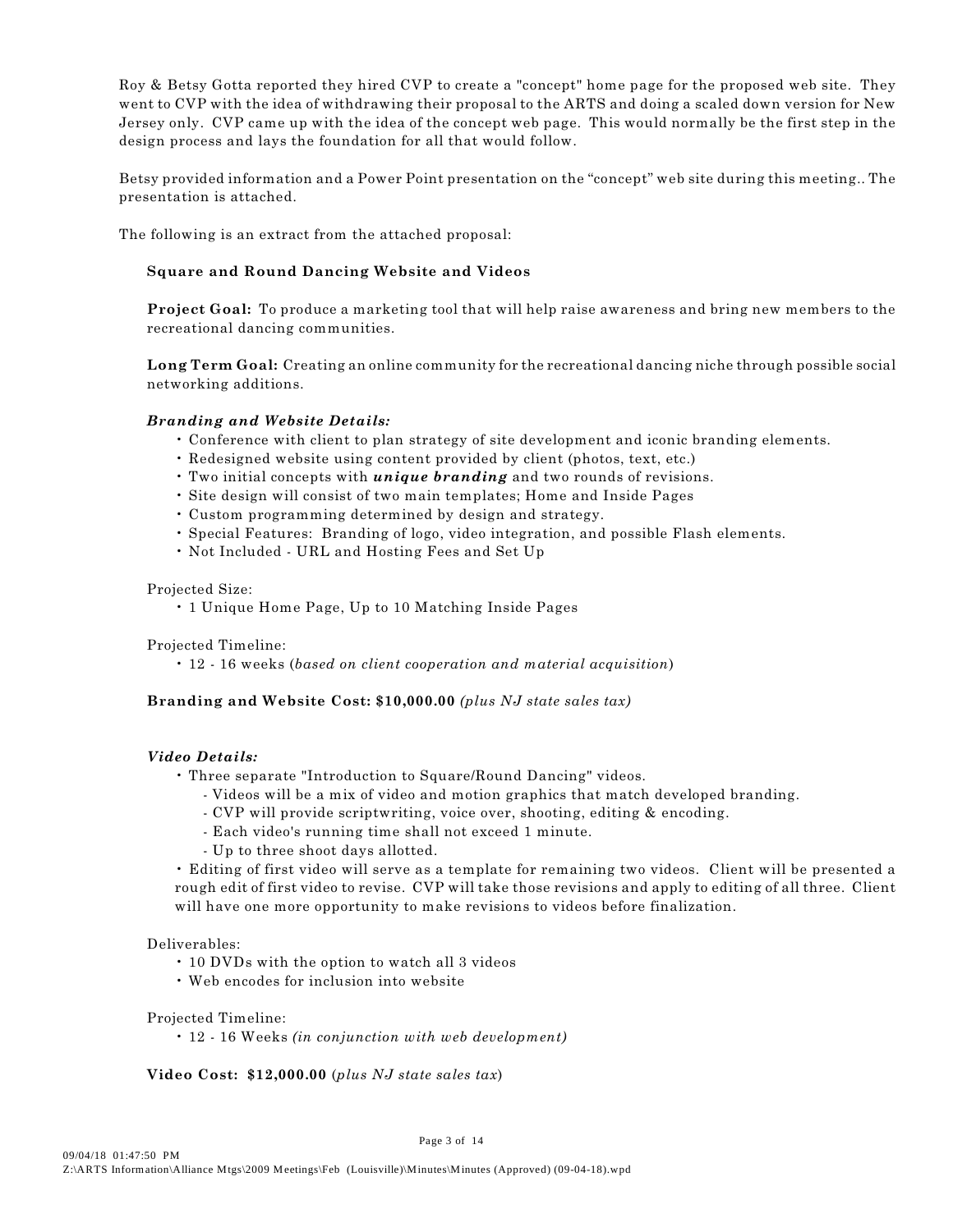Extensive discussion of this item resulted in the following points:

- 1) There was agreement that if The ARTS provides financial backing for this project the resulting products (web site and video products) would be the sole property of The ARTS
- 2) The contract would be between The ARTS and CVP
- 3) The URL would belong to The ARTS
- 4) Web hosting service this will need to be determined (CVP will create and another entity would host)
- 5) There will be a series of payments, as defined in the proposal and contract
- 6) The ARTS will investigate how to reimburse Betsy & Roy for their initial investment (approx \$2,000) 7) This will be an ARTS project and Roy Gotta will serve as Project Coordinator

Discussion of this item during the Jun **June** 2008 ARTS meeting the Board approved the following MOTION:

*MOTION: Be it resolved that The ARTS take on the web site and video project as proposed and described by Roy Gotta as an ARTS sponsored project with Roy Gotta as Chairman. ARTS will encourage ARTS Board Member organizations to contribute (MSC)*

Discussion of this item during this meeting resulted in the following MOTION:

*MOTION: Be It Resolved That; The web site video project as described by Roy & Betsy Gotta be approved, with Roy Gotta to serve as Project Coordinator, upon confirmation of a contract between The ARTS and CVP. (MSC)*

#### Confirm Actions by the ARTS Board & Officers Since the Last Meeting - (Attachment 2)

This item concerns a discussion and vote to confirm the actions taken by the ARTS Governing Board and the ARTS Officers since the October 2008. It is policy that at each Board meeting the Board will review and vote on the actions taken by Email by the Board and the Officers since the last meeting. The following MOTION is offered for consideration

*MOTION: Be it resolved that the actions taken by the ARTS Governing Board and Officers since the October 2008 meeting be confirmed. (MSC)*

#### NSDC Information - (FYI)

#### $58<sup>th</sup> NSDC (2009) - Long Beach, CA - (FYI)$

We plan to have two ARTS seminars. We have provided this information to the Seminar Chairman. More information will be provided to the  $58<sup>th</sup>$  NSDC after this meeting. The plan is for the ARTS Officers and Jim Maczko to staff these seminars. We also plan to have a display in the showcase. We have approved purchasing an ad on the inside cover of each of the three Daily Program Books. Jim Maczko has provided the draft ads to the NSDC. The ARTS Director has provided the  $58<sup>th</sup>$  NSDC the information for the seminars we would like to present.

 The NSDC has agreed to place an ARTS Information Tri-Fold into each registration package. There was discussion of where to send the brochures. John Williford will send contact information for the 58<sup>th</sup> NSDC to the ARTS Executive Director to send the ARTS Brochures.

#### $59<sup>th</sup> NSDC (2010)$  - Louisville, KY - (FYI)

We have contacted the 59<sup>th</sup> NSDC staff to let them know we would like to present two ARTS seminars. We plan to present information/discussion seminars as we have in the past. We also plan to have a display in the showcase .We will need to print more information Tri-Fold brochures for this convention.

#### $60<sup>th</sup> NSDC (2011) - Detroit, MI - (FYI)$

We have had no contact with the 60<sup>th</sup> NSDC staff. We need to identify the Education Chairman to establish contact with the ARTS Executive Director. We have not had any direct contact from the NSDC. We plan to present information/discussion seminars. We also plan to have a display in the showcase. John Williford will send contact information to the Executive Director.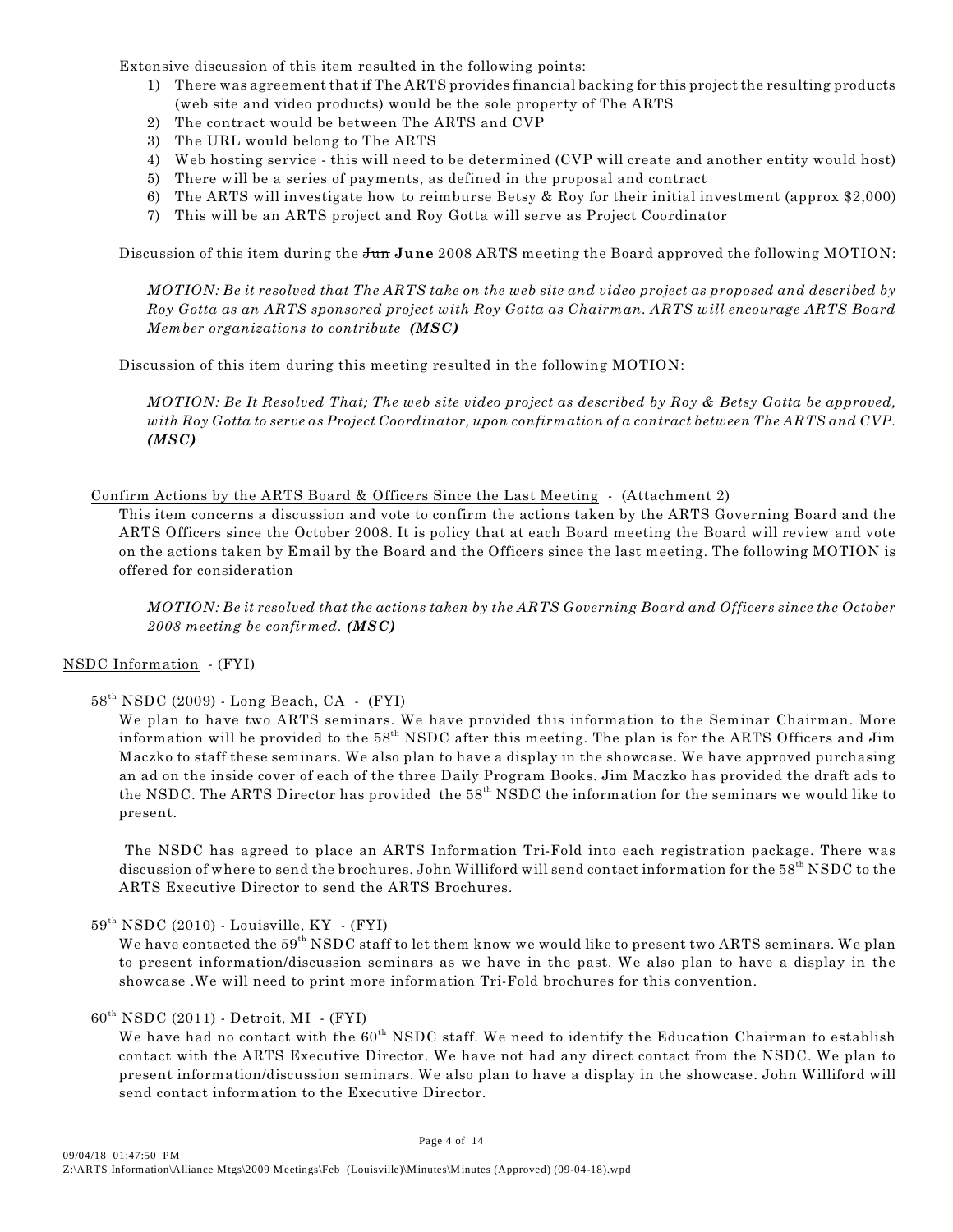#### $61<sup>st</sup>$  NSDC (2012) - Spokane, WA  $-$  (FYI)

We have had no contact with the 61<sup>st</sup> NSDC staff. We need to identify the Education Chairman to establish contact with the ARTS Executive Director. We have not had any contact from the NSDC. We plan to present information/discussion seminars. We also plan to have a display in the showcase. John Williford has talked with the General Chairman concerning support to the ARTS. John Williford will send contact information to the Executive Director.

#### OLD BUSINESS -

#### Toll Free Telephone Number - (FYI)

This item concerns the Toll Free Phone Number. The number has been transferred to Jeff & Cathy Smith. Cathy reported there have been no calls received. There was some discussion about how effective the toll free number is. There has been no cost to The ARTS for the service.

#### Newsletter - (FYI)

This item concerns the ARTS Newsletter which was to be published following each ARTS meeting. Peg Terrell will be writing the next issue of the Newsletter after this meeting.

#### Publications - (FYI)

This item concerns a list of publications and contact information. Jim Weber, ARTS webmaster, reported there are links to Member organization web sites & publications. The Member organizations are responsible for maintaining their list and information.

#### ARTS Tri-Fold Information Brochures - (FYI)

This item concerns the ARTS Tri-Fold Brochure. The brochure has been updated and .20,000 copies were printed. Copies were distributed at the 57<sup>th</sup> NSDC and to ARTS Reps at the June 2008 ARTS meeting. Several thousand copies were also sent to the ARTS Executive Director in Florida. Copies were also retained in California for the 58<sup>th</sup> NSDC in Long Beach in June 2009. The 58<sup>th</sup> NSDC has agreed to put a brochure in each registration package. There was agreement that the brochure will not be updated until after the web site/video project has been completed

#### Ask ARTS - (FYI)

We have published ten Ask ARTS articles. Del Reed plans to write an article on the competition at the 58th NSDC. When we have more information about the web site/video project in near completion. All members were asked to submit ideas to Del.

#### Dancing Backgrounder -

This item concerns the Square Dancing Backgrounder. Jim Maczko has been working with Kara Udziela to create the document. The initial draft was presented at the 2008 June ARTS meeting. Since the October 2008 meeting photos have been added. The draft of the Backgrounder was presented and discussed. Several changes were suggested and discussed. Jim, Del, Betsy, and Jerry will continue to work on the wording of the document. Jim Maczko will submit changes to Kara. Upon completion of this work, the draft will be submitted for final review, discussion, and vote. Discussion of this item resulted in the following MOTION:

*MOTION: Be It Resolved That: That the Backgrounder, with changes incorporated, will be submitted to the Board for approval. (MSC)*

**(NOTE - The above MOTION is intended to reflect the intent of the MOTION discussed and approved during the meeting - If the Board approves the above wording, this NOTE will be removed)**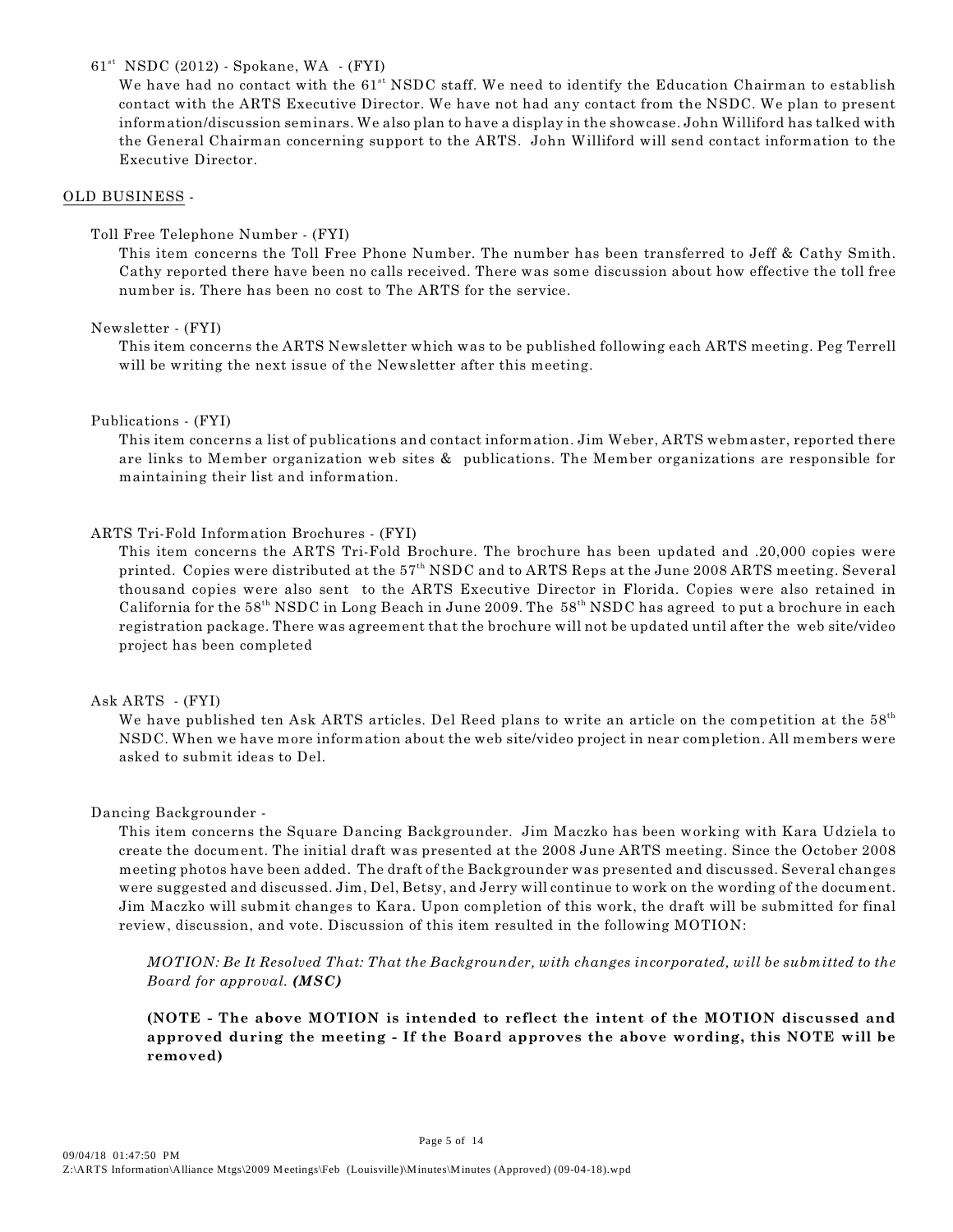#### YTB Travel - (FYI)

This item concerns the online travel site. The ARTS Travel web site has been paid until 2018. Jim Weber reported we continue to receive money from this venture. There was general agreement that we need to do a better job of publicizing the service and encourage people to use the site. The Executive Director will send information **to** the ARTS Email Tree.

#### Web site - (FYI)

.

This item concerns the web site for The ARTS. Jim Weber reported the web site is functioning. Jim asked all Members to visit the site periodically to review and send changes to Jim.

#### Executive Director -

This item concerns the ARTS Executive Director. The Board has previously approved a salary of \$100.00 per month, however, Jerry has requested that the salary begin with the 2009 June meeting at which time he will be able to devote more time for ARTS work. Jerry may ask for reimbursement of some office expenses. Work on guidelines and job description for this position will be done.

#### Nationwide Benefit Dances - (FYI)

This item concerns nationwide fundraising dances to benefit The ARTS. A series of dances were held in 2008 resulting in total donations of \$9,576.13. Previous discussion of this item has resulted in general agreement that ARTS should support future dances. There was agreement that the following factors will help make the dances and fund raising efforts better. These changes include: 1) Better publicity, 2) More flexibility in scheduling dances, 3) Make this an annual event, and 4) Possibly designate a month for these dances.

Discussion of this item during the October 2008 meeting resulted in agreement that Jim Wass would be asked to volunteer to help with publicity. Jim has agreed to serve as the Chairman for the Benefit Dances.

During this meeting Jim made a presentation on several general subjects, including how The ARTS can do a better job of marketing and providing better support to the activity. There was general agreement that the information Jim provided was informative and could be of value, however, he did not provide any information directly related to the Benefit Dances. He did not provide any information relating to what The ARTS could or should do differently.

Discussion of this item resulted in agreement that we still need a committee (possibly three people) to develop publicity and implementation strategy. There was agreement that the Executive Director will submit an ARTS LOG to solicit volunteers to staff the Benefit Dance Committee.

Discussion of this item resulted in agreement that we should publicize the idea of the dances and encourage clubs or organizations to host a dance. Information can be sent through the Email Tree, Press Releases, Ask ARTS, direct mail to publication and other publicity means.

#### ARTS Electronic Mailing Tree - (FYI)

This item concerns an electronic system to not only help publicize The ARTS, but more importantly, establish a communication system to distribute information relating to the activity to the dancing community. The eventual goal is to have a system which will link the ARTS to every square dance club in the USA, and possibly outside the USA.

The initial work of requesting potential contacts around the country to agree to serve as ARTS Email Tree contacts has been completed. Over 60 people were contacted and asked if they would agree to serve as the ARTS Email Tree contact for their area/region. Five of those contacted have declined and 28 have agreed to serve. These 28 contacts represent 23 different states or regions. The Executive Director is continuing efforts to complete the tree.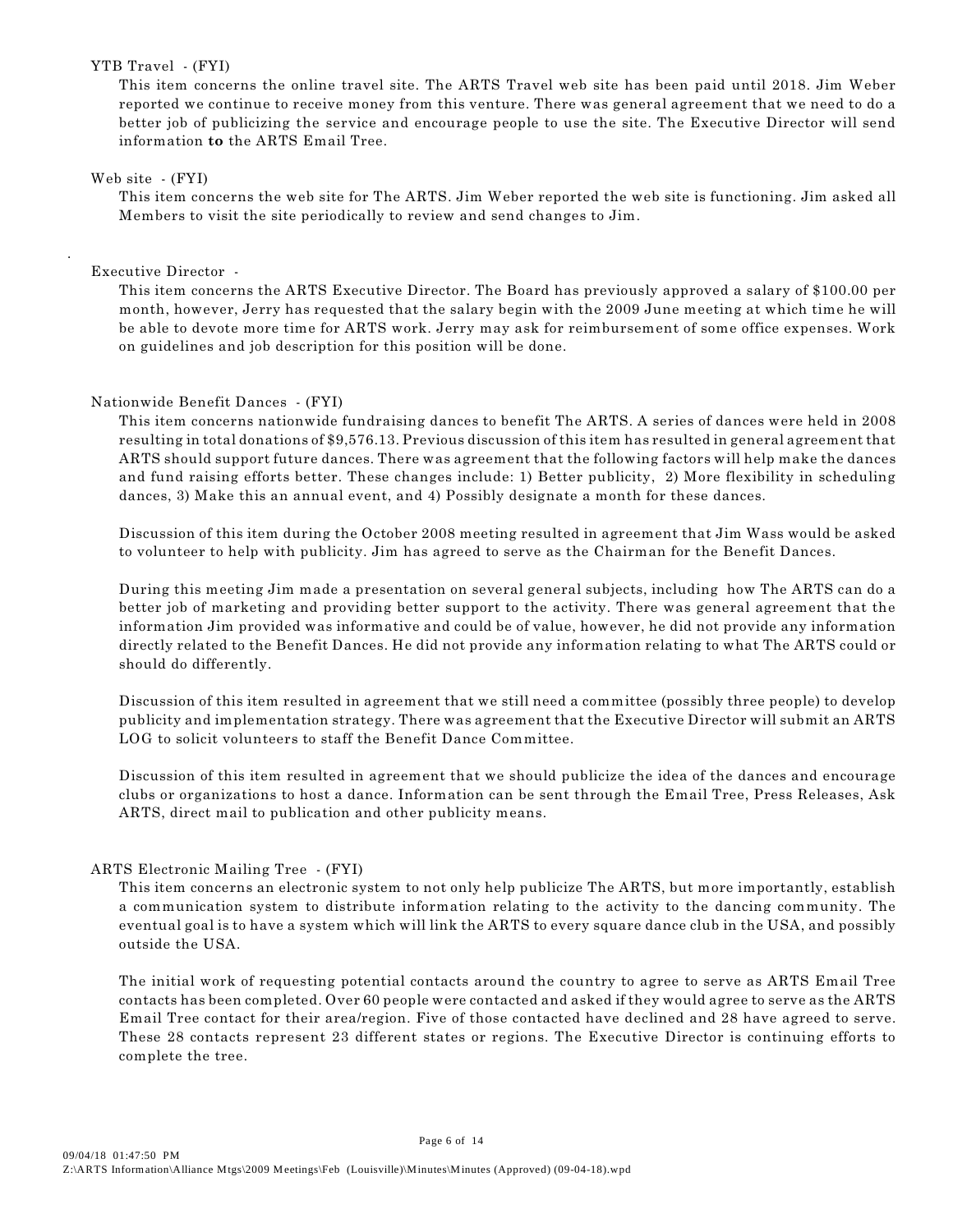There are contacts for the following areas: California, Colorado, Delaware Valley, Florida, Idaho, Illinois, DelMarVA, WASCA, North Carolina, Kansas, Nebraska, Nevada, New York, North Carolina, Massachuset, Maryland, Missouri, Ohio, Oklahoma, Oregon, Pennsylvania, South Carolina, Tennessee.

There was agreement that information will be included in the Showcase of Ideas at the 58<sup>th</sup> NSDC. We will list areas where we need contacts and request dancers sign up to be an Email Tree Contact. Jim Weber will send an updated list of USDA regional reps.

The Executive Director will continue efforts to establish the tree.

NOTE - Subsequent to the meeting the 2008 Annual Report was sent to the Email Tree)

#### ARTS Grant Program - (FY)

This item concerns the ARTS Grant Program which provides financial assistance to clubs, associations, or other groups which host meetings to bring dancers, callers, cuers, and others together to discuss various aspects and concerns facing the dance activity. The guidelines for the Grant program have been approved, published, and distributed.

The first Grant request has been received from the Northern New Jersey Square Dance Association and the ARTS Officers have considered and approved the request. There was brief discussion about whether we received the follow up information to verify the event qualifies for the Grant money. The Executive Director will investigate this issue.

A request was also received to help finance square dance lessons. This request was not approved because the request did not meet the criteria for a grant.

#### ARTS Business/Action Plan - (FYI)

This item concerns a long range Business Plan for the organization to cover up to a ten-year time span. A Business Plan has been approved and posted on the ARTS web site. The only action under consideration is the ARTS "Email Tree. This electronic distribution system will be used to distribute information to the dancing community. The issue of the ARTS Email Tree is the subject of a separate agenda item.

Jim and Pam Kidwell submitted the following report: They are reformatting the plan to be more consistent with a business plan. The business plan will incorporate text to provide guidance for achieving the organizations objectives. They have identified that they need the Governing Board to provide a set of concise objectives the Board wants to achieve and the time frame for those objectives. This information will be used to identify any intermediate milestones or check points in achieving those objectives. ARTS LOG 08-1022-001 was submitted to the ARTS Reps requesting input. There was no input in response to this ARTS LOG.

There was brief discussion and agreement that Jim Wass will review the Business Plan as posted on the web site and provide input to the Executive Director for review and discussion

#### CONTRA 101 - (FYI)

This item concerns a project by CONTRALAB to create materials to support introduction and teaching of CONTRA dancing. Jeff & Cathy Smith reported the initial copy for the document and accompanying music CD has been completed. They are looking for a printer to do the production of the materials. A sample of the document and a copy of the CD were provided for review by the Board. The estimated cost for the materials will be \$15.00 to \$20.00. The number of copies produced will depend on the cost.

Jim Weber will post information about the materials and order form on the ARTS web site.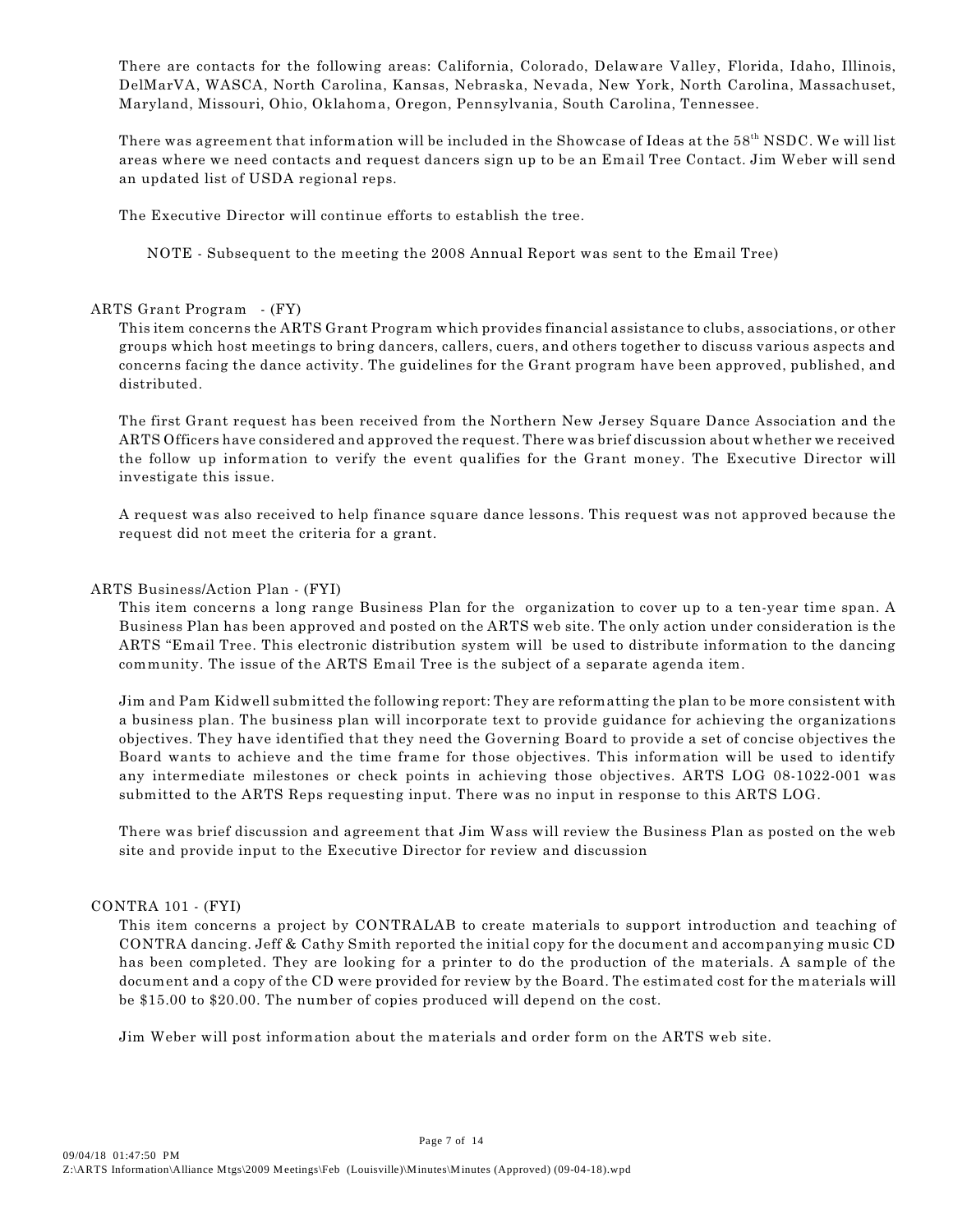#### TechSoup - Computer Software - (FYI)

This item concerns TechSoup, which is an organization which provides computer software to non-profit organizations at a very substantial reduction in cost. Discussions during the October 2008 Meeting resulted in submission of an ARTS LOG requesting ARTS reps to request software. Requests have been submitted and software ordered. Jim Weber reported on the software which was ordered and delivered. This item will be removed from future agenda.

Adopt a Library (Publicity) - (FYI)

This item concerns a publicity idea from San Antonio, TX. This idea is to print bookmarks with publicity information and provide them to a library as a free give-a-way. The Executive Director will investigate this item further and provide more information as needed.

#### Payments & Dues Through Web Site - (FYI)

This item concerns a suggestion that The ARTS set up a system to accept payments through the web site using PayPal. Jim Weber reported that a PayPal account can be established. Brief discussion of this item resulted in agreement that Jim will investigate this item to gather more information. Edythe Weber will also investigate if transfer of money through PayPal will cost The ARTS any fees. Jim & Edythe will bring more information to the June 209 meeting.

#### NEW BUSINESS -

#### Competition at  $58<sup>th</sup> NSDC$  - (FYI)

This item concerns a request from the  $58<sup>th</sup>$  NSDC to the NEC to grant a variance of the NEC Guidelines to allow Youth and Adult competition dancing at the NSDC. The competition will be a VERY small part of the convention (probably no more than an hour or two). Participation will be volunteer and will require preregistration to be part of the competition. The NSDC General Chairman will be working on the details. Additional publicity will forthcoming from convention.

#### Marketing & Publicity - (FYI)

This item concerns a program proposed by Paul Walker for implementation in North Carolina. There was a brief discussion of the program , however, no actions were taken.

#### Next Meeting -

The next meeting will be held June 28, 2009 in Long Beach, CA immediately following the 58<sup>th</sup> NSDC. Location TBD. The ARTS Executive Directory will be providing additional information prior to the meeting. The Fall 2009 ARTS meeting may be held in Orlando, as in the past.

#### ADJOURNMENT -

The meeting adjourned at 2:20 PM, Sunday, February 8, 2009.

Submitted by Jerry L. Reed ARTS Executive Director Transcribed from audio Approved 18 April 2009 by ARTS LOG 09-0228-001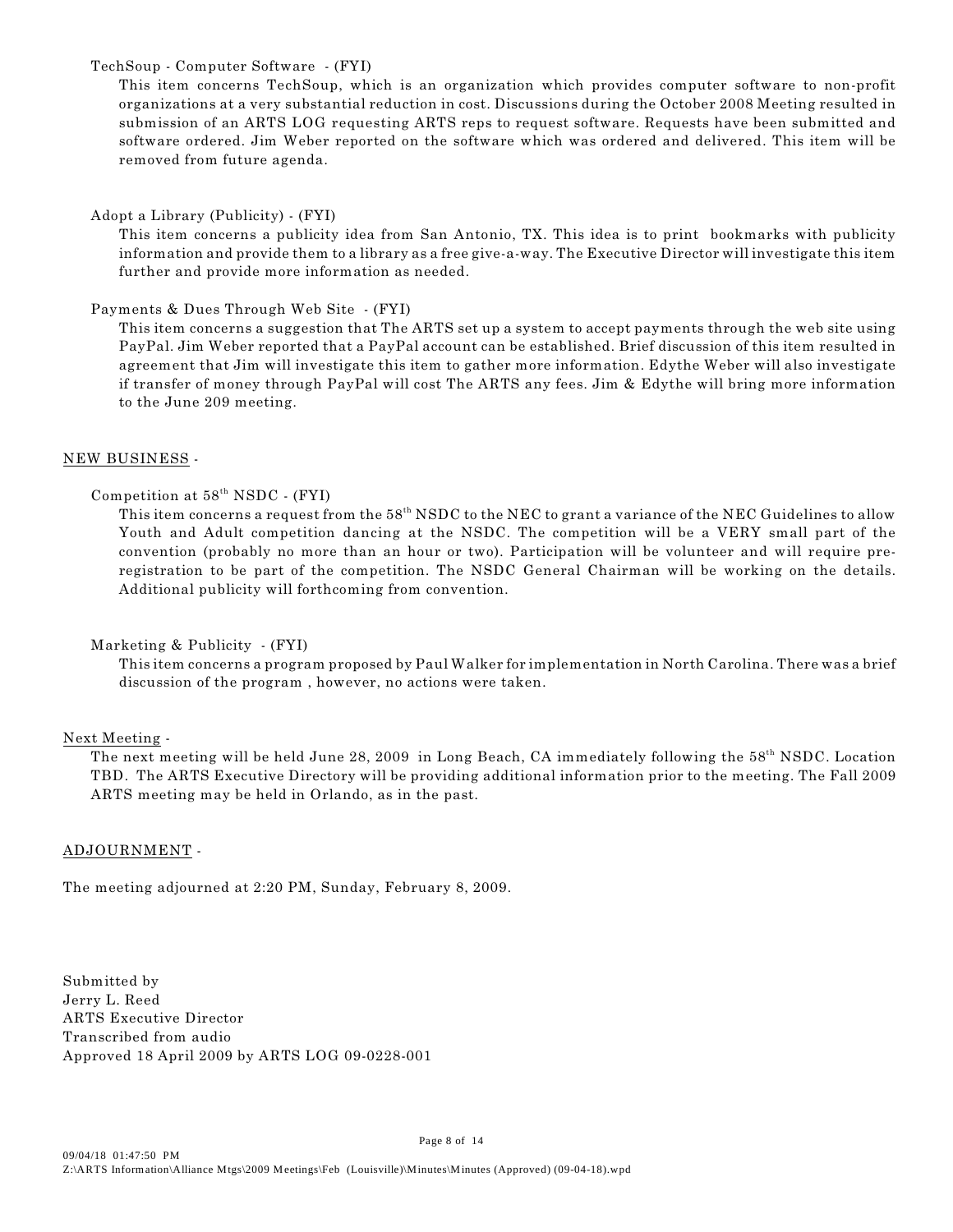### Alliance of Round Traditional and Square Dance Inc **Financial Statement** October 1, 2008 - January 31, 2009

| Beginning Balance Oct. 1, 2008             | \$36,871.69 |  |
|--------------------------------------------|-------------|--|
| <b>Income</b>                              |             |  |
| <b>Techsoup</b>                            | 289.00      |  |
| <b>YTB Travel Royalties</b>                | 54.40       |  |
| Add-a-Buck                                 | 63.00       |  |
| <b>Donations</b>                           |             |  |
| Video/Web project                          | 100.00      |  |
| <b>Dues</b>                                |             |  |
| <b>Individual Dues</b>                     | 50.00       |  |
| <b>Interest</b>                            | 235.74      |  |
| <b>Total Income</b>                        | 792 14      |  |
| <b>Expense</b>                             |             |  |
| <b>Techsoup Order</b>                      | 559.00      |  |
| <b>Advertising</b>                         | 144.00      |  |
| <b>Office Supplies</b>                     | 57.48       |  |
| <b>Internet &amp; Web Related Expenses</b> | 151.95      |  |
| <b>Meeting Expense</b>                     | 159.75      |  |
| <b>Total Expense</b>                       | 1,072.18    |  |
| Ending Balance Jan. 31, 2009               | 36,591.64   |  |
| \$11,020.64 - Checking Account             |             |  |
| \$5,218.62 - 9-month CD (due April 2009)   |             |  |
| \$5,218.62 - 9-month CD (due April 2009)   |             |  |
| \$5.056.78 - 12-month CD (due July 2009)   |             |  |

 $\sim 10^{-1}$  .

 $\mathcal{A}$ 

 $\mathcal{F}(\mathbb{R}^n)$  ,  $\mathcal{F}(\mathbb{R}^n)$ 

\$5,056.78 - 12-month CD (due July 2009)<br>\$5,043.12 - 9-month CD (due May 2009)<br>\$5,033.86 - 12-month CD (due September 2009)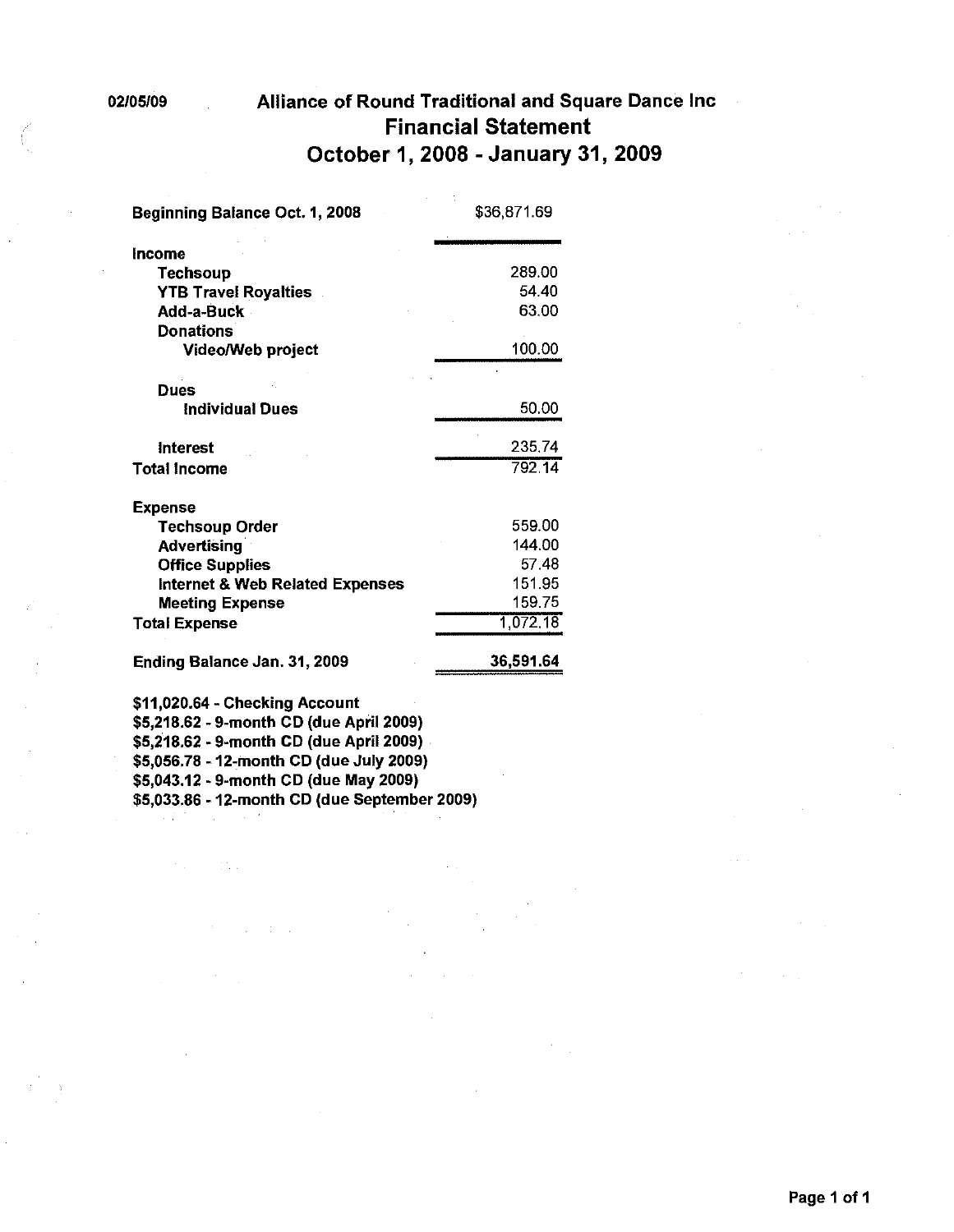$\bar{z}$ 

### Alliance of Round Traditional and Square Dance Inc Income and Expense Detail<br>October 2008 through January 2009

 $\ddot{\phantom{1}}$ 

|                                                                       | Type                                                | Date                                                               | Name                                                                                    | Memo                                                                                                | Amount                                     |
|-----------------------------------------------------------------------|-----------------------------------------------------|--------------------------------------------------------------------|-----------------------------------------------------------------------------------------|-----------------------------------------------------------------------------------------------------|--------------------------------------------|
| Income                                                                |                                                     |                                                                    |                                                                                         |                                                                                                     |                                            |
| Techsoup                                                              | Deposit<br>Deposit<br>Deposit<br>Deposit<br>Deposit | 11/28/2008<br>12/30/2008<br>12/30/2008<br>12/30/2008<br>12/30/2008 | Maczko, J<br>ROUND-A-LAB<br>Houle, Len<br>Philips, Scott<br>Holley, Charlie & Kitty     | Techsoup - Maczko In Design<br>Techsoup order<br>Techsoup order<br>Techsoup order<br>Techsoup order | 125,00<br>41,00<br>71.00<br>27.00<br>25.00 |
| Total Techsoup                                                        |                                                     |                                                                    |                                                                                         |                                                                                                     | 289.00                                     |
| <b>YTB Travel Royalties</b>                                           | Deposit<br>Deposit<br>Deposit                       | 11/28/2008<br>12/30/2008<br>12/30/2008                             | <b>YTB Travel</b><br><b>YTB Travel</b><br><b>YTB Travel</b>                             | Arts Travel Royalties<br>Arts travel royalties<br>Arts travel royalties                             | 17.44<br>17.46<br>19,50                    |
| <b>Total YTB Travel Royalties</b>                                     |                                                     |                                                                    |                                                                                         |                                                                                                     | 54.40                                      |
| Add-a-Buck<br>Total Add-a-Buck                                        | Deposit<br>Deposit                                  | 11/28/2008<br>12/30/2008                                           | Missouri Federation of Sq/Rd Dance Add a Buck - MO Federation<br>Fiesta De La Cuadrilla | Add-a-buck donation                                                                                 | 37.00<br>26,00<br>63.00                    |
| <b>Donations</b><br>Video/Web project<br>Total Video/Web project      | Deposit                                             | 12/30/2008                                                         | Rochester Federation                                                                    | Donation - video/web project                                                                        | 100,00<br>100.00                           |
| <b>Total Donations</b>                                                |                                                     |                                                                    |                                                                                         |                                                                                                     | 100.00                                     |
| <b>Dues</b><br><b>Individual Dues</b><br><b>Total Individual Dues</b> | Deposit                                             | 12/30/2008                                                         | Herndon, Pat & Ave                                                                      | Dues-Herndon                                                                                        | 50.00<br>50.00                             |
|                                                                       |                                                     |                                                                    |                                                                                         |                                                                                                     |                                            |
| <b>Total Dues</b>                                                     |                                                     |                                                                    |                                                                                         |                                                                                                     | 50.00                                      |
| Interest                                                              | Deposit<br>Deposit<br>Deposit<br>Deposit<br>Deposit | 12/31/2008<br>12/31/2008<br>12/31/2008<br>12/31/2008<br>12/31/2008 |                                                                                         | Interest<br>Interest<br>Interest<br>Interest<br>interest                                            | 50.99<br>50.99<br>33.86<br>56.78<br>43.12  |
| <b>Total Interest</b>                                                 |                                                     |                                                                    |                                                                                         |                                                                                                     | 235.74                                     |
| Total income                                                          |                                                     |                                                                    |                                                                                         |                                                                                                     | 792.14                                     |
| <b>Expense</b><br>Techsoup Order                                      | Check<br>Check                                      | 11/07/2008<br>01/08/2009                                           | Techsoup<br>Techsoup                                                                    | Techsoup CD program order<br>Techsoup order                                                         | 225.00<br>334.00                           |
| Total Techsoup Order                                                  |                                                     |                                                                    |                                                                                         |                                                                                                     | 559.00                                     |
| <b>Office Supplies</b>                                                |                                                     |                                                                    |                                                                                         |                                                                                                     |                                            |
| <b>Total Office Supplies</b>                                          | Check                                               | 01/08/2009                                                         | Office Max                                                                              | Office supplies                                                                                     | 57,48<br>57.48                             |
| Advertising                                                           | Check                                               | 01/08/2009                                                         | <b>NSDD</b>                                                                             | Website advertising - 2009                                                                          | 144.00                                     |
| Total Advertising                                                     |                                                     |                                                                    |                                                                                         |                                                                                                     | 144.00                                     |
| Internet & Web Related Expenses                                       | Check<br>Check                                      | 11/14/2008<br>12/22/2008                                           | Deerfield Hosting<br>Deerfield Hosting                                                  | Hosting ARTS-Dance.com 12 month<br>arts-dancetravel.com Renewal - 9 ye-                             | 79.95<br>72,00                             |
| Total Internet & Web Related Expenses                                 |                                                     |                                                                    |                                                                                         |                                                                                                     | 151.95                                     |
| <b>Meeting Expense</b>                                                | Check                                               | 11/17/2008                                                         | Reed, Jerry                                                                             | Meeting room expense Oct 08 Orlani                                                                  | 159,75<br>159.75                           |
| Total Meeting Expense                                                 |                                                     |                                                                    |                                                                                         |                                                                                                     |                                            |
| <b>Total Expense</b>                                                  |                                                     |                                                                    |                                                                                         |                                                                                                     | 1,072.18                                   |

Net income

 $\mathcal{L}$ 

 $635.77$  36, 591

 $-280.04$ 

 $\bar{\psi}$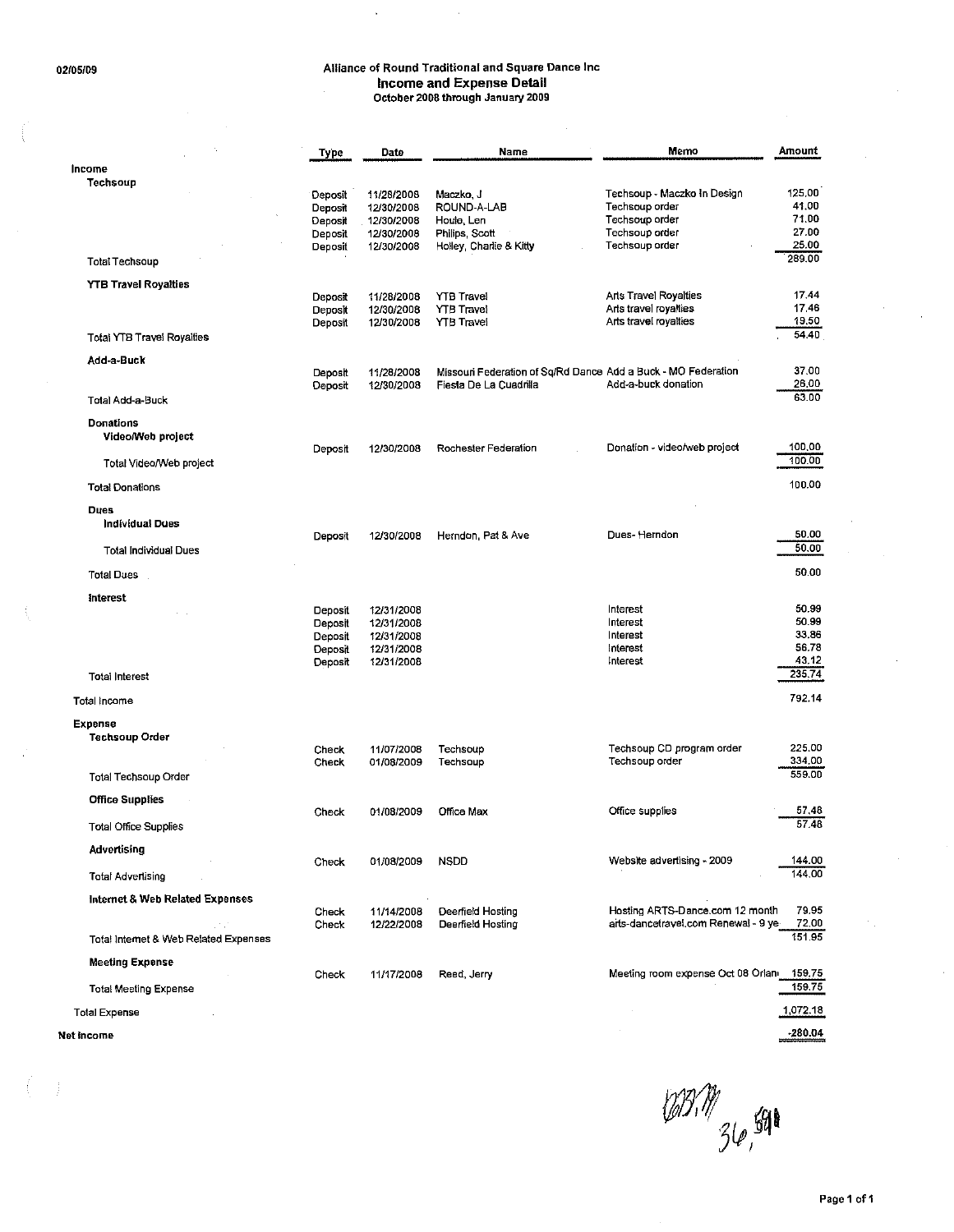#### **February 2009 2008 ARTS Meeting Minutes (Page 1 of 2) Web Branding/Video Project (Roy Gotta) Proposal From Brian Wcislo of Custom Video Productions, Inc**

#### **Square and Round Dancing Website and Videos**

**Project Goal:** To produce a marketing tool that will help raise awareness and bring new members to the recreational dancing communities.

**Long Term Goal:** Creating an online community for the recreational dancing niche through possible social networking additions.

Comparative Analysis: The square and round dancing niche is well represented online with a variety of informational sites. The glaring omission to these sites however is a lack of branding and a higher level of professional presentation. This branding element can not be overstated enough and if approached properly can easily become the number one online destination for the community. Branding should be approached with the upbeat and dedicated mindset of the community while not being afraid to inject some humor and tongue in cheek elements. It should scream "FUN". There should be a discussion exploring possible names for this new organization.

#### **Phase 1 Proposal**

The following is a breakdown of requirements and manpower:

#### *Branding and Website Details:*

- Conference with client to plan strategy of site development and iconic branding elements.
- Redesigned website using content provided by client (photos, text, etc.)
- Two initial concepts with *unique branding* and two rounds of revisions.
- Site design will consist of two main templates; Home and Inside Pages
- Custom programming determined by design and strategy.
- Special Features: Branding of logo, video integration, and possible Flash elements.
- Not Included URL and Hosting Fees and Set Up

#### Projected Size:

• 1 Unique Home Page, Up to 10 Matching Inside Pages

Projected Timeline:

• 12 - 16 weeks (*based on client co-operation and material acquisition*)

#### **Branding and Website Cost: \$10,000.00** *(plus NJ state sales tax)*

#### *Video Details:*

- Three separate "Introduction to Square/Round Dancing" videos.
	- Videos will be a mix of video and motion graphics that match developed branding.
	- CVP will provide scriptwriting, voice over, shooting, editing & encoding.
	- Each video's running time shall not exceed 1 minute.
	- Up to three shoot days allotted.

• Editing of first video will serve as a template for remaining two videos. Client will be presented a rough edit of first video to revise. CVP will take those revisions and apply to editing of all three. Client will have one more opportunity to make revisions to videos before finalization.

#### Deliverables:

- 10 DVDs with the option to watch all 3 videos
- W eb encodes for inclusion into website

Projected Timeline:

• 12 - 16 Weeks *(in conjunction with web development)*

#### **Video Cost: \$12,000.00** (*plus NJ state sales tax*)

Page 10 of 14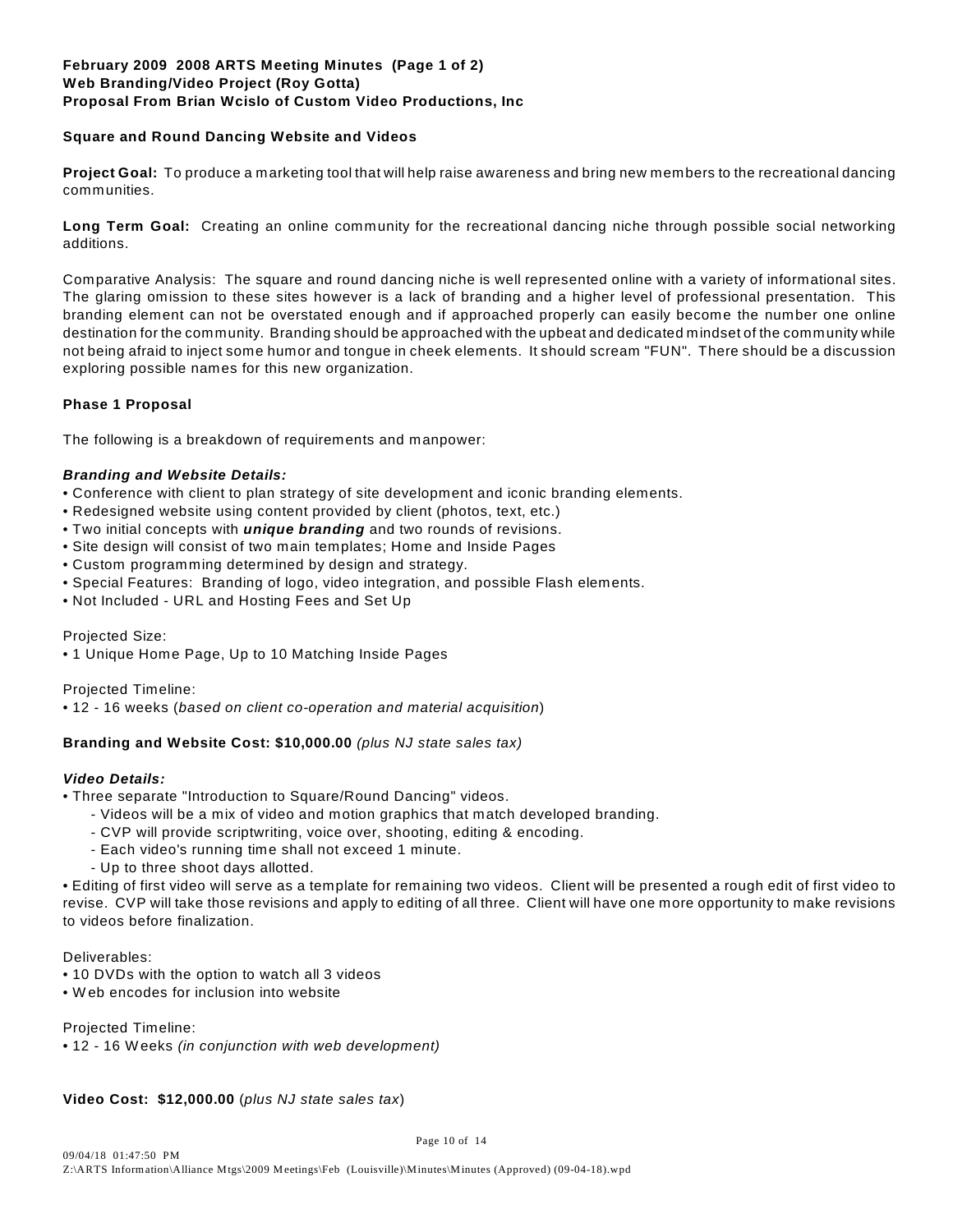#### **February 2009 2008 ARTS Meeting Minutes (Page 2 of 2) Web Branding/Video Project (Roy Gotta) Proposal From Brian Wcislo of Custom Video Productions, Inc**

Our payment structure is as follows:

- 25% to start production
- 50% at predefined milestone review
- 25% upon completion

This e-mail serves as a formal proposal. If you agree to the stated terms we will put together a formal contract.

W e look forward to helping rekindle interest in recreational dancing!

Respectfully,

Brian Wcislo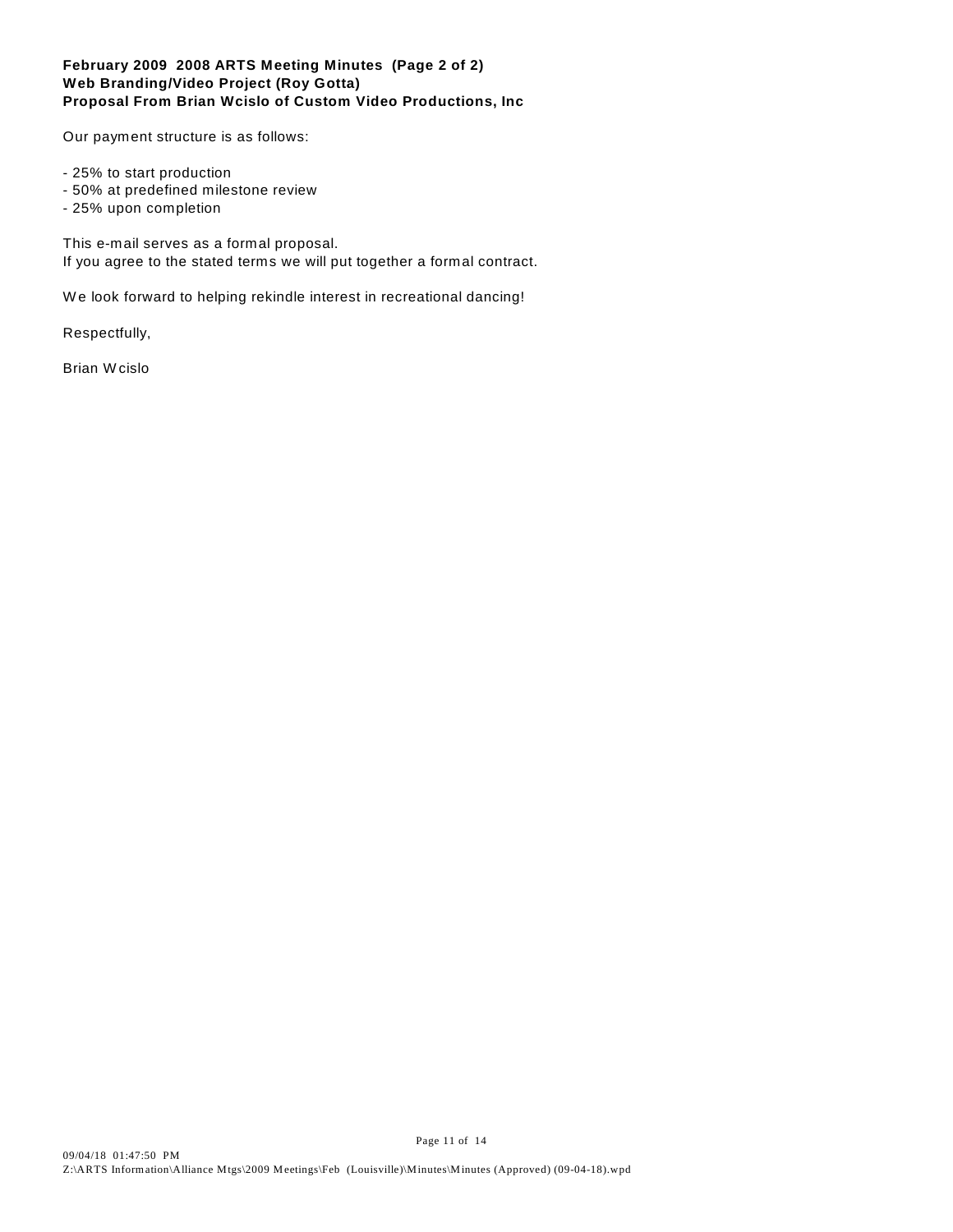# **Web Conce p t**

Web Home Page Created By Custom Video Productions Power Point Presentation By Betsy Gotta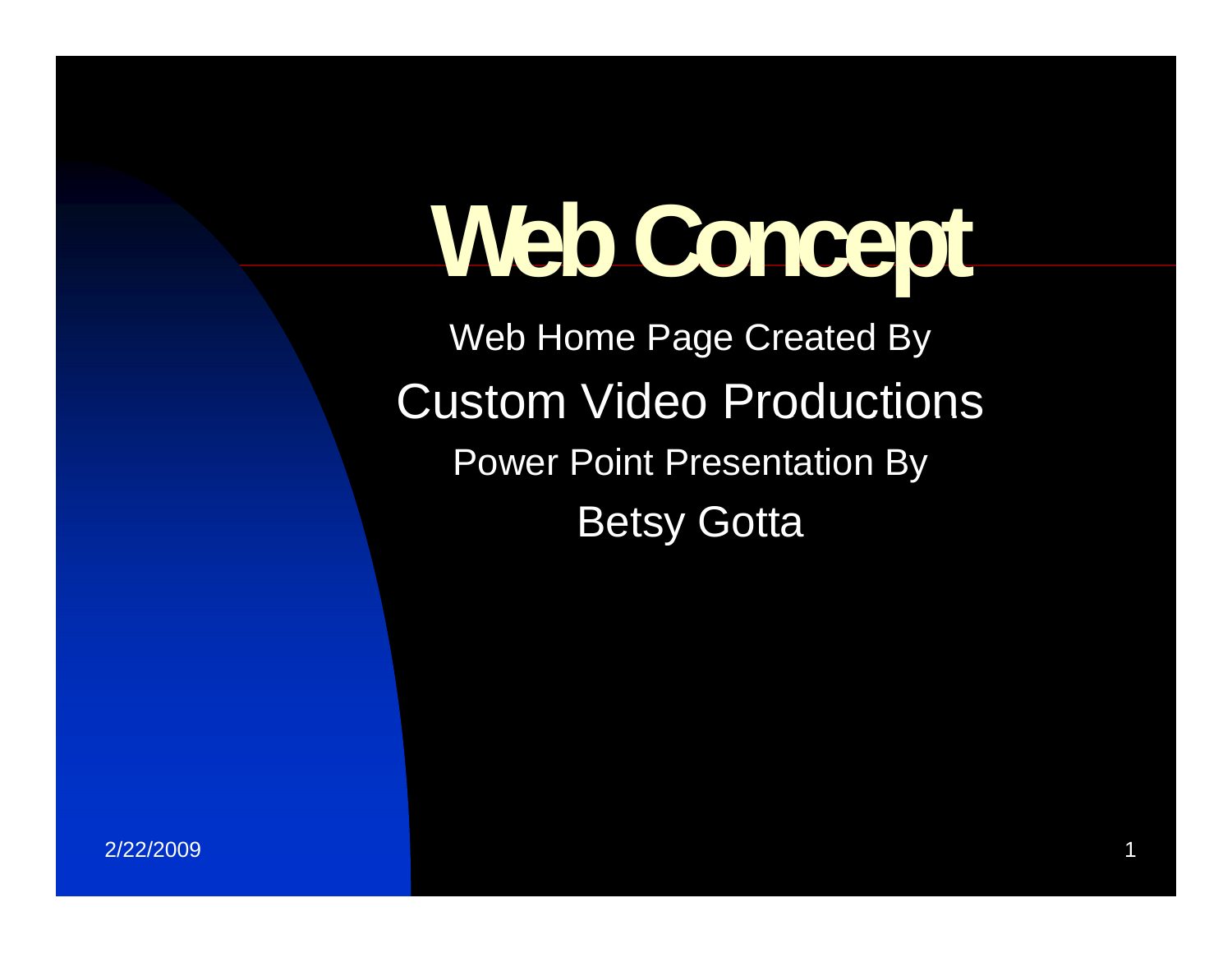# **I t d ti Introduction**

**This concept home page was** designed to show the depth of the proposed web site by Custom Video Productions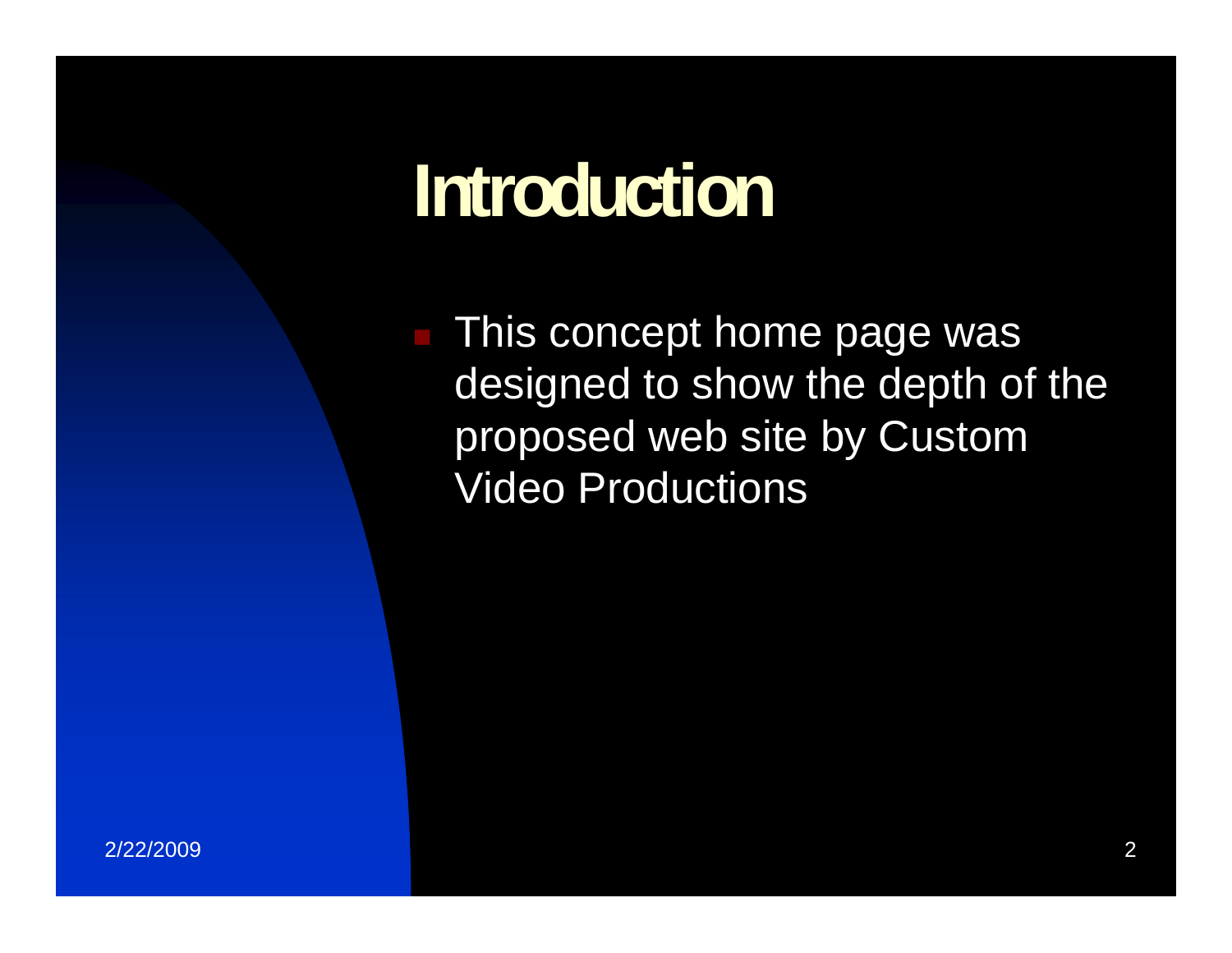# Re-branding

**Any One Can Dance** America's Best Resource for Recreational Dancers

Home | Get Started | Exhibitions | Find Clubs | Find Callers



#### Welcome! A Message from Roy & Betsy Gotta

Lorem ipsum dolor sit amet, consectetur adipiscing elit. Etiam id velit vel felis suscipit tristique. Phasellus purus nisl, consequat in, euismod vel, egestas eget, nunc. Fusce eu tortor at ante congue aliquam. Donec fermentum aliquet odio. In tempor magna at leo.

Ut tincidunt, quam nec adipiscing porttitor, est urna fermentum justo, ut cursus augue dui eget metus.

Best regards - Roy & Betsy

#### **Hip to be Square - Square Dancing**

Lorem ipsum dolor sit amet, consectetur adipiscing elit. Etiam id velit vel felis suscipit tristique. Phasellus purus nisl, consequat in, euismod vel, egestas eget, nunc. Fusce eu tortor at ante conque aliquam. Donec fermentum aliquet odio. In tempor magna at leo. Mauris pede. Morbi faucibus feugiat magna. Etiam ac enim non justo venenatis dapibus. Ut tincidunt,<br>quam nec adipiscing porttitor, est urna fermentum justo.

#### Learn More Vatch Video

#### **Round Out Your Life - Round Dancing**

Lorem ipsum dolor sit amet, consectetur adipiscing elit. Etiam id velit vel felis suscipit tristique. Phasellus purus nisl, consequat in, euismod vel, egestas eget, nunc. Fusce eu tortor at ante congue aliquam. Donec fermentum aliquet odio. In tempor magna at leo. Mauris pede. Morbi faucibus feugiat magna. Etiam ac enim non justo venenatis dapibus. Ut tincidunt, quam nec adipiscing porttitor, est urna fermentum justo.

#### Learn More Watch Video

#### **Tradition Modernized - Contra Dancing**

Lorem ipsum dolor sit amet, consectetur adipiscing elit. Etiam id velit vel felis suscipit tris-<br>tique. Phasellus purus nisi, consequat in, euismod vel, egestas eget, nunc. Pusce eu tortor at<br>ante congue aliquam. Donec fer Morbi faucibus feugiat magna. Etiam ac enim non justo venenatis dapibus. Ut tincidunt, quam nec adipiscing porttitor, est urna fermentum justo.

Learn More **Watch Video** 

 $do-sa-do$ Newsletter Sign Up ter Email Address





#7 Meet New People: Lorem ipsum dolor sit amet, consectetur adipiscing elit. Etiam id<br>velit vel felis suscipit tristique. Phasellus purus nisl, consequat in, euismod vel, egestas eget, nunc.

See Full List

#### 2/22/2009

Partners Betsy & Roy Gotta | Square Dancing USA | Who's Square Now? | CVPNJ.com About Us Who We Are | Our Purpose | How To Help | Send Feedback

#### **Resource Hub**

Search Site Type Here



F

З

#### **10 Reasons to Dance**

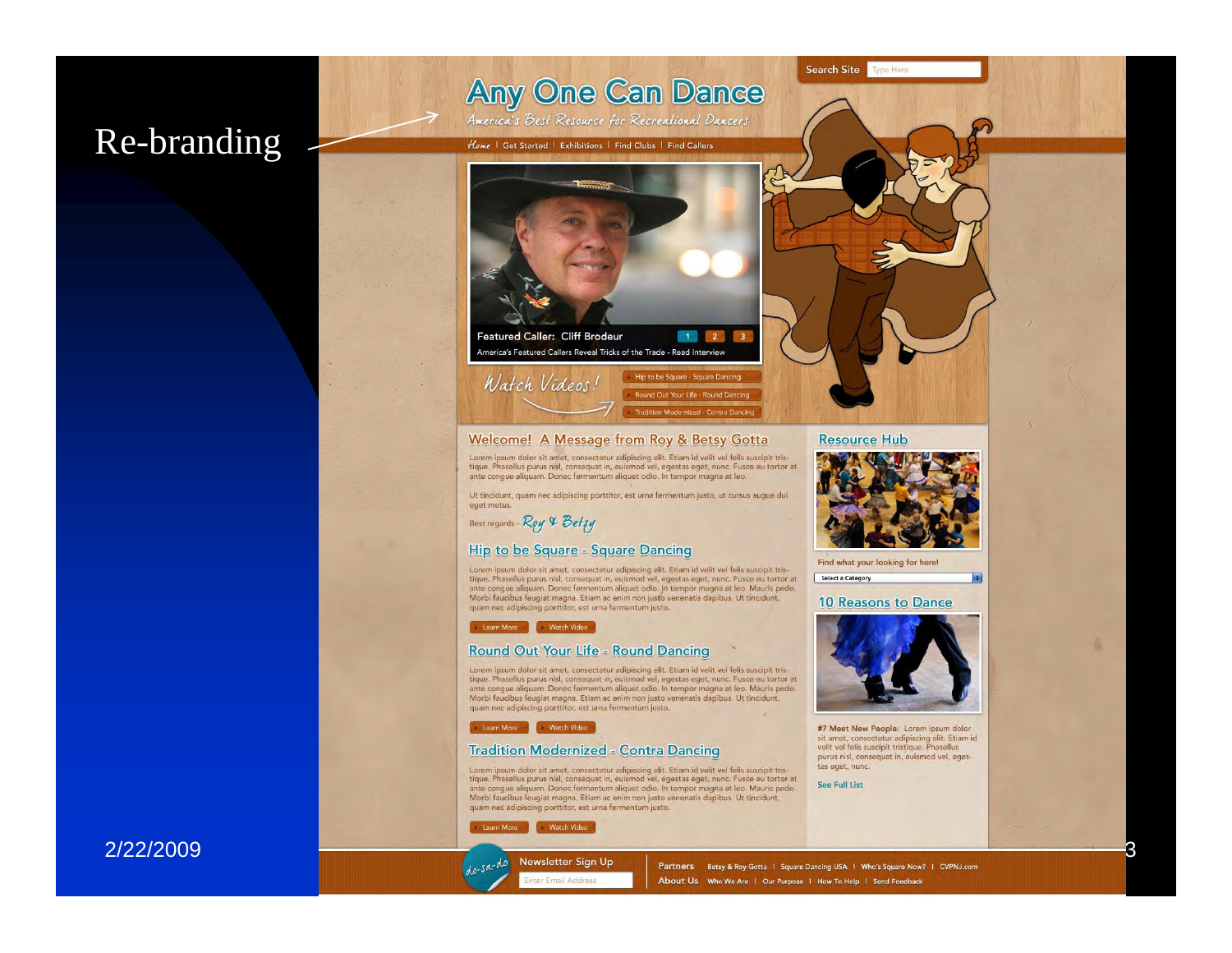

# Click to watch video

Video is same as above – more access

Learn more –takes you to informational pages

2/22/2009



#### Welcome! A Message from Roy & Betsy Gotta

Lorem ipsum dolor sit amet, consectetur adipiscing elit. Etiam id velit vel felis suscipit tristique. Phasellus purus nisl, consequat in, euismod vel, egestas eget, nunc. Fusce eu tortor at ante congue aliquam. Donec fermentum aliquet odio. In tempor magna at leo.

Ut tincidunt, quam nec adipiscing porttitor, est urna fermentum justo, ut cursus auque dui

Best regards - Roy & Betsy

eget metus

#### **Hip to be Square - Square Dancing**

Lorem josum dolor sit amet, consectatur adipiscing elit. Etiam id velit vel felis suscipit tristique. Phasellus purus nisl, consequat in, euismod vel, egestas eget, nunc. Fusce eu tortor at .<br>Na congue aliquam. Donec fermentum aliquet odio. In tempor magna at leo. Mauris pede. Morbi la cibus feugiat magna. Etiam ac enim non justo venenatis dapibus. Ut tincidunt, quam nec adipiscing porttitor, est urna fermentum justo.

#### Learn More Natch Video

Round Out Your Life = Round Dancing<br>Lorem ipsum dolor sit amet, consecteur adipiscing elit. Etiam id velit vel felis suscipit tristique. Phasellus purus nisl, consequat in, euismod vel, egestas eget, nunc. Fusce eu tortor

#### Learn More Vatch Video

#### **Tradition Modernized - Contra Dancing**

Lorem ipsum dolor sit amet, consectetur adipiscing elit. Etiam id velit vel felis suscipit tristique. Phasellus purus nisl, consequat in, euismod vel, egestas eget, nunc. Fusce eu tortor at ante congue aliquam. Donec fermentum aliquet odio. In tempor magna at leo. Mauris pede. Morbi faucibus feugiat magna. Etiam ac enim non justo venenatis dapibus. Ut tincidunt, quam nec adipiscing porttitor, est urna fermentum justo.

Watch Video

 $do$ -sa-do Newsletter Sign Up or Fmail Address

Partners Betsy & Roy Gotta | Square Dancing USA | Who's Square Now? | CVPNJ.com About Us Who We Are | Our Purpose | How To Help | Send Feedb

## Footer at base of all pages



Search Site Type Her

Find what your looking for here! Select a Category

**10 Reasons to Dance** 



#7 Meet New People: Lorem ipsum dolor sit amet, consectetur adipiscing elit. Etiam id<br>velit vel felis suscipit tristique. Phasellus purus nisl, consequat in, euismod vel, egestas eget, nunc.

See Full List



Artwork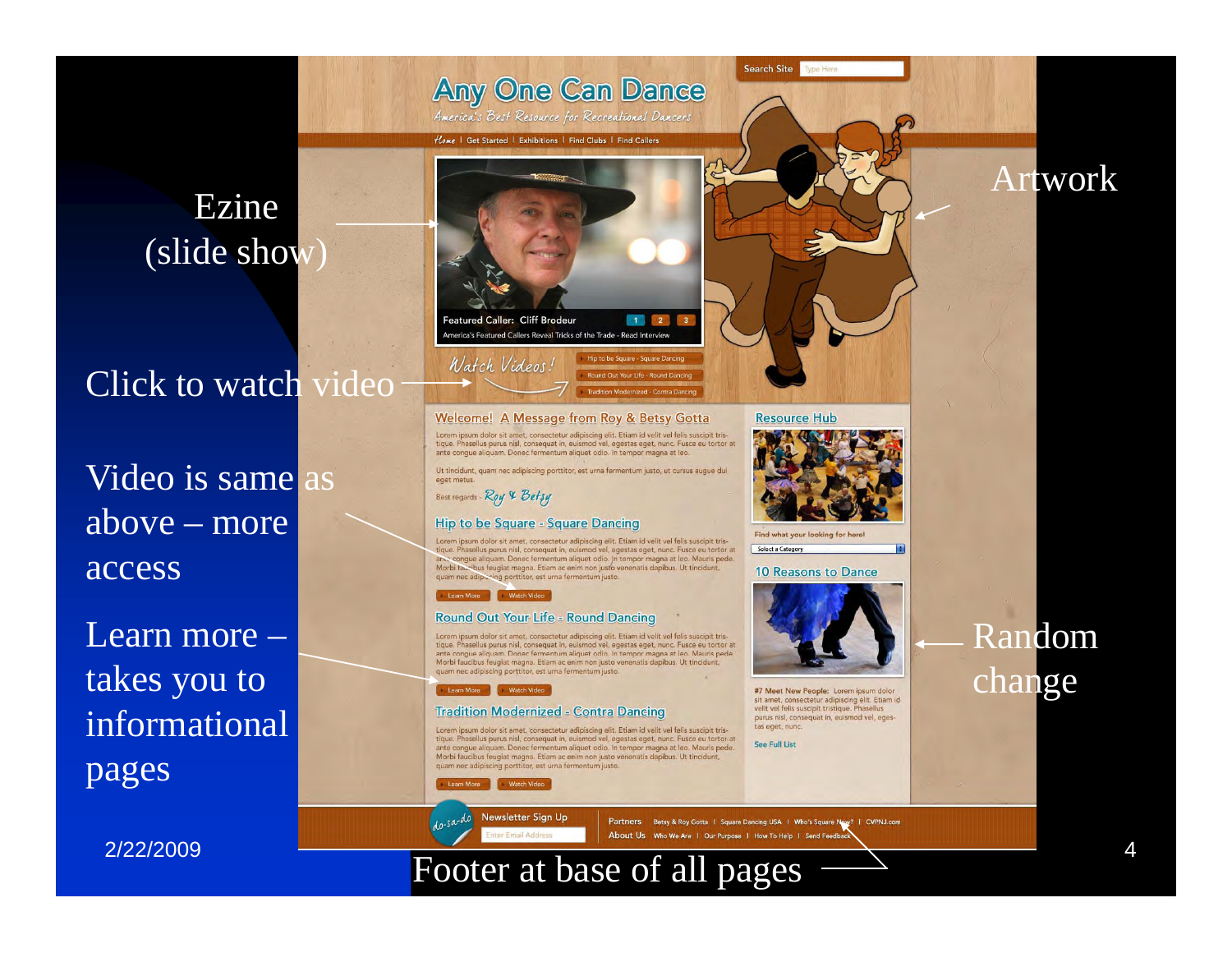Find local info (will take you to parts of the pages under learn more below)

# EZINE FEATURE

(Go to to see example)

WATCH VIDEOS (Will show in above window)

America's Best Resource for Recreational Dancers

Home Get Started | Exhibitions | Find Clubs | Find Callers



2/22/2009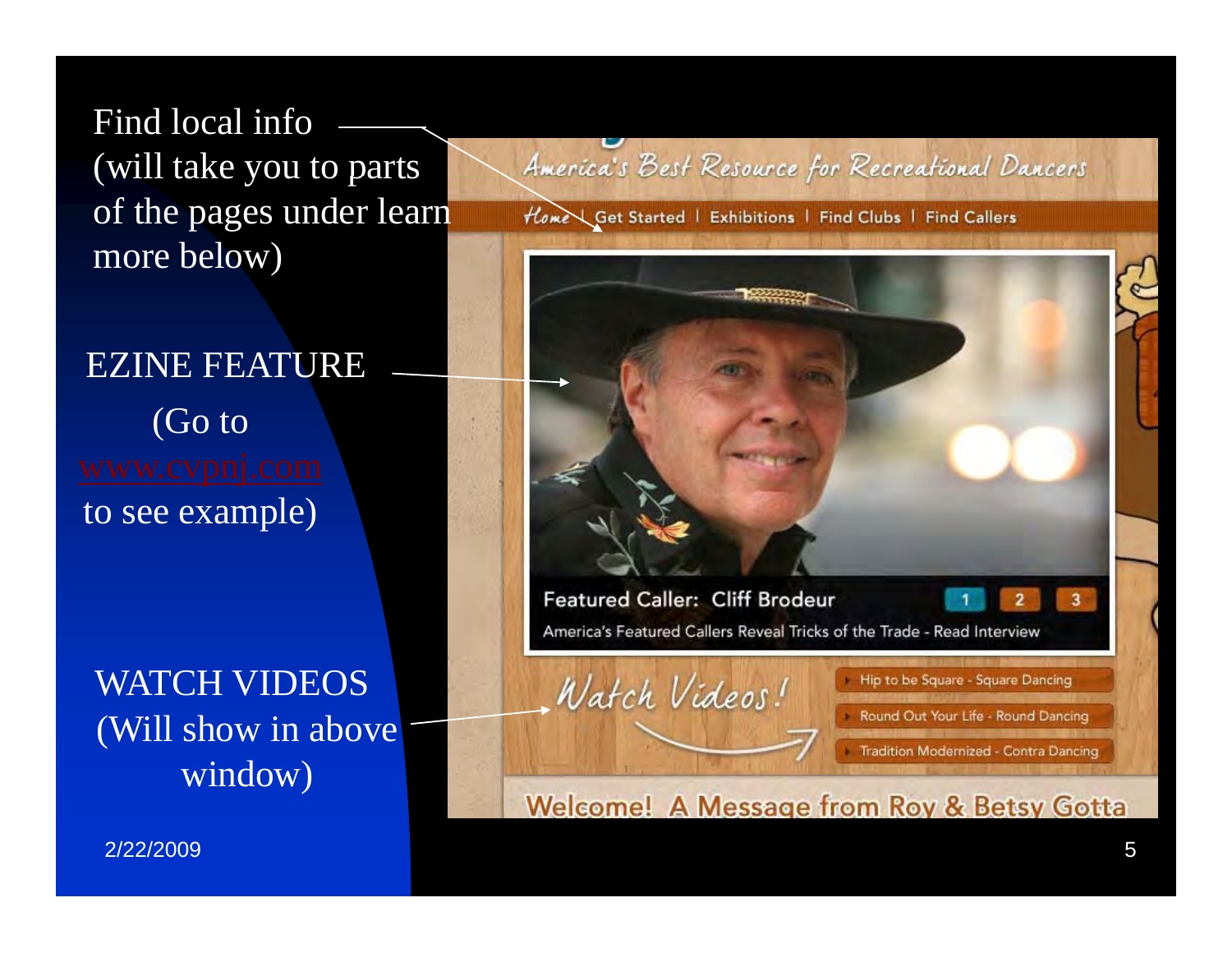# A Message from the "Anyone Can Dance" Community

Takes you to info pages similar to www.squaredanceomaha.org

Same video as above – just another opportunity – will automatically scroll up to the window above

### **Welcome! A Message from Roy & Betsy Gotta**

Lorem ipsum dolor sit amet, consectetur adipiscing elit. Etiam id velit vel felis suscipit tristique. Phasellus purus nisl, consequat in, euismod vel, egestas eget, nunc. Fusce eu tortor at ante conque aliquam. Donec fermentum aliquet odio. In tempor magna at leo.

Ut tincidunt, quam nec adipiscing porttitor, est urna fermentum justo, ut cursus auque dui eget metus.

Best regards - Roy & Betsy

### **Hip to be Square - Square Dancing**

Lorem ipsum dolor sit amet, consectetur adipiscing elit. Etiam id velit vel felis suscipit tristique. Phasellus purus nisl, consequat in, euismod vel, egestas eget, nunc. Fusce eu tortor at ante conque aliquam. Donec fermentum aliquet odio. In tempor magna at leo. Mauris pede. Morbi faucibus feugiat magna. Etiam ac enim non justo venenatis dapibus. Ut tincidunt, quam nec adipiscing porttitor, est urna fermentum justo.

Learn More **Watch Video** 

### **Round Out Your Life - Round Dancing**

Lorem ipsum dolor sit amet, consectetur adipiscing elit. Etiam id velit vel felis suscipit tristique. Phasellus purus nisl, consequat in, euismod vel, egestas eget, nunc. Fusce eu tortor at ante conque aliquam. Donec fermentum aliquet odio, In tempor magna at leo. Mauris pede. Morbi faucibus feugiat magna. Etiam ac enim non justo venenatis dapibus. Ut tincidunt, quam nec adipiscing porttitor, est urna fermentum justo.

Learn More **Watch Video** 

### **Tradition Modernized - Contra Dancing**

Lorem ipsum dolor sit amet, consectetur adipiscing elit. Etiam id velit vel felis suscipit tristique. Phasellus purus nisl, consequat in, euismod vel, egestas eget, nunc. Fusce eu tortor at ante conque aliquam. Donec fermentum aliquet odio. In tempor magna at leo. Mauris pede. Morbi faucibus feugiat magna. Etiam ac enim non justo venenatis dapibus. Ut tincidunt, quam nec adipiscing porttitor, est urna fermentum justo.

Learn More

**Watch Video**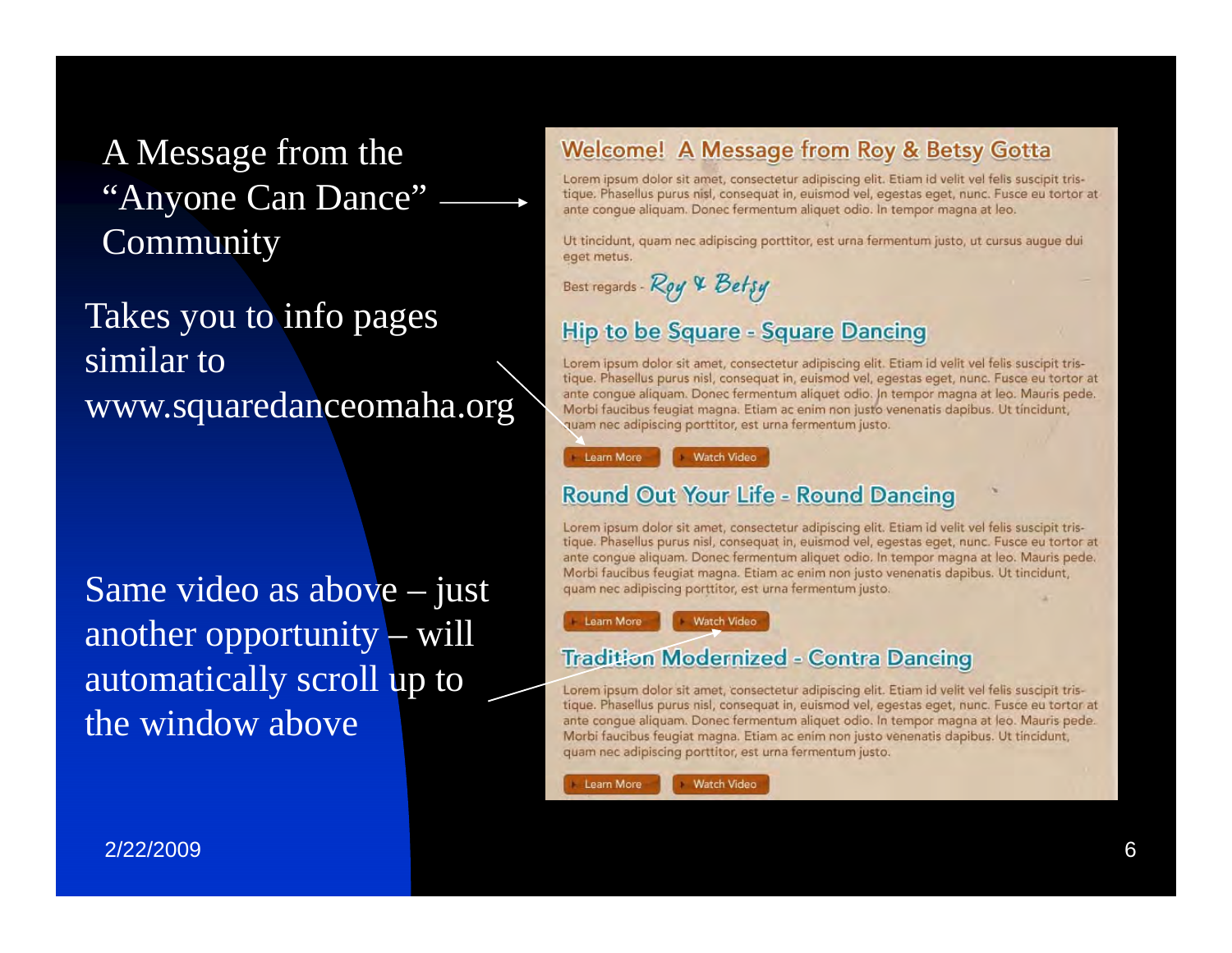Still decidin g -- CVP designers envisioned this as a "portal " to different directories; from callers to events to merchandise.

# **Resource Hub**



### Find what your looking for here!

**Select a Category** 

# **10 Reasons to Dance**

 $\frac{1}{2}$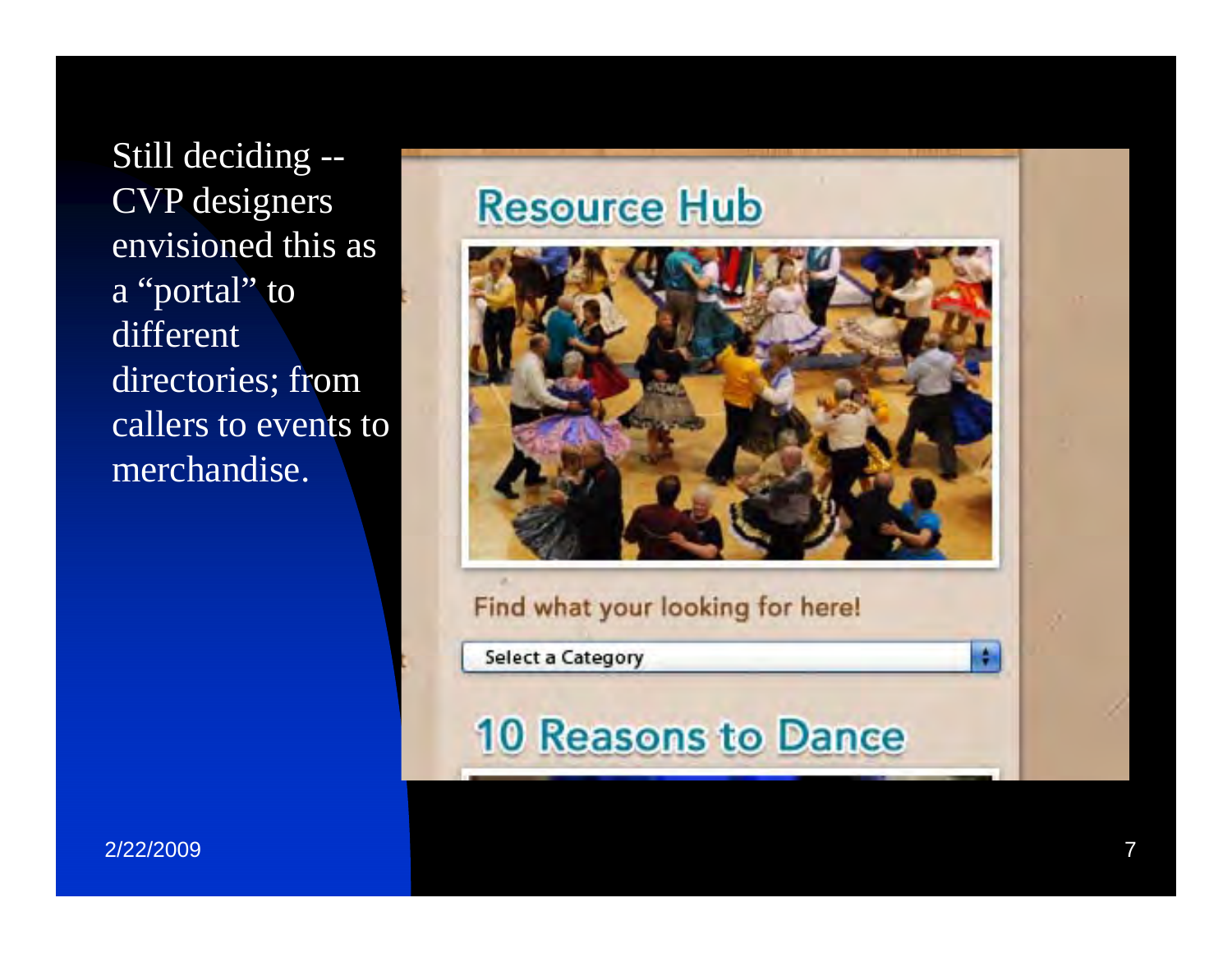Animation will change to more generic outfits. Less stereotypical SD, and more of a composite

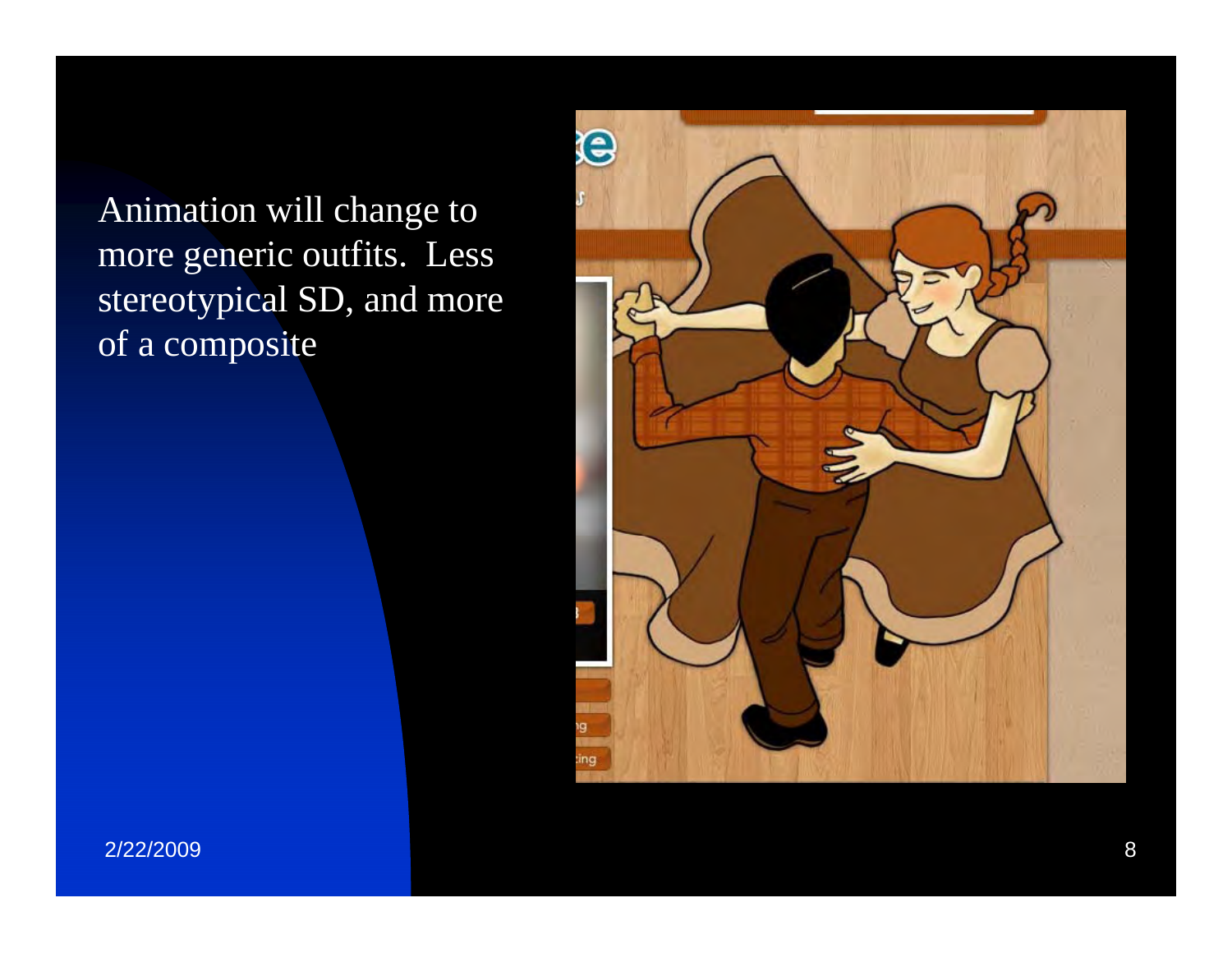Picture and reason will be random selection. Each time you access the site it might be a different reason/picture.

### rtor at pede.

tris-

tristoriat

pede.

tor at pede.

# Click here to see all 10 reasons



#7 Meet New People: Lorem ipsum dolor sit amet, consectetur adipiscing elit. Etiam id velit vel felis suscipit tristique. Phasellus purus nisl, consequat in, euismod vel, egestas eget, nunc.

**See Full List**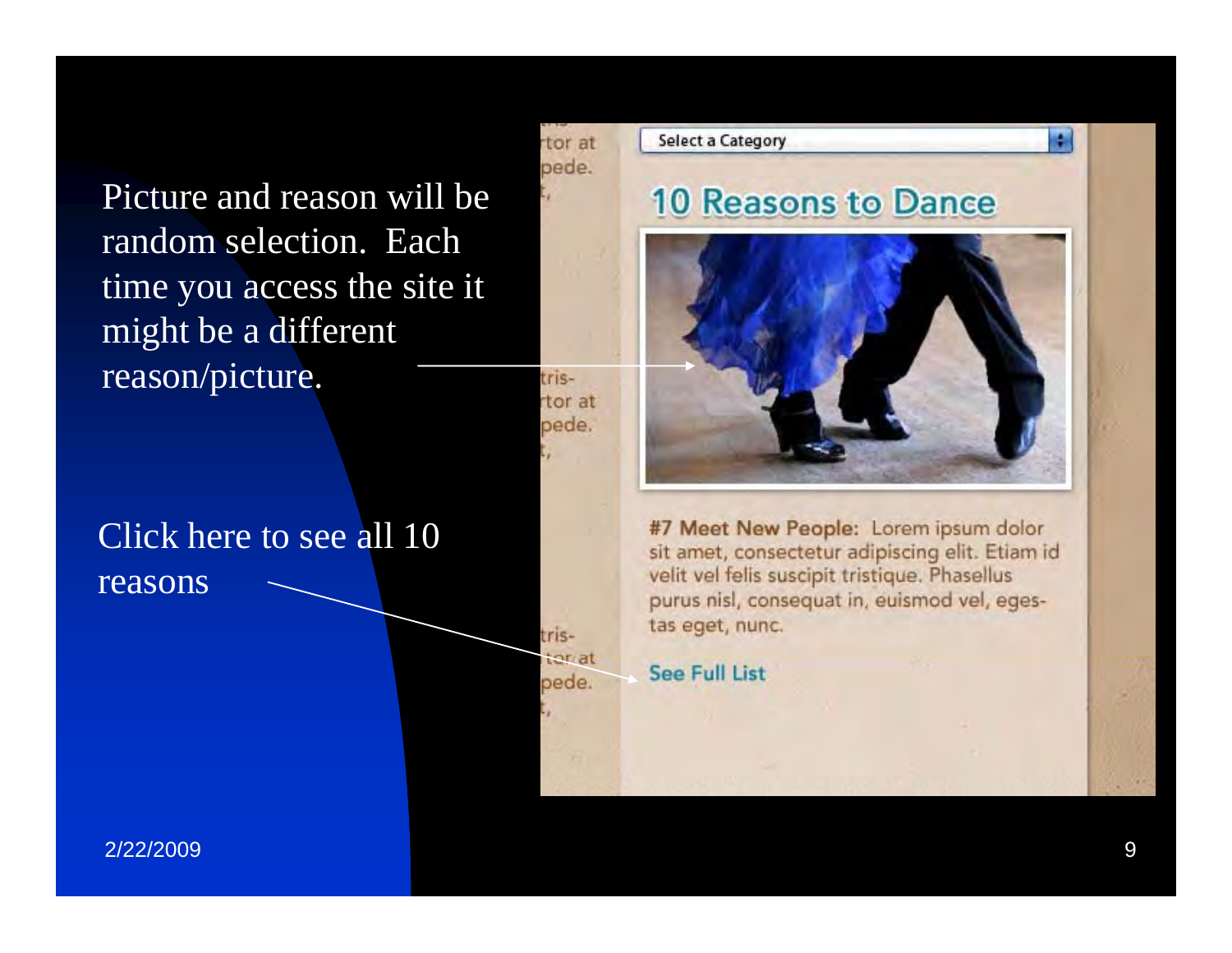# Footer at bottom of all pages

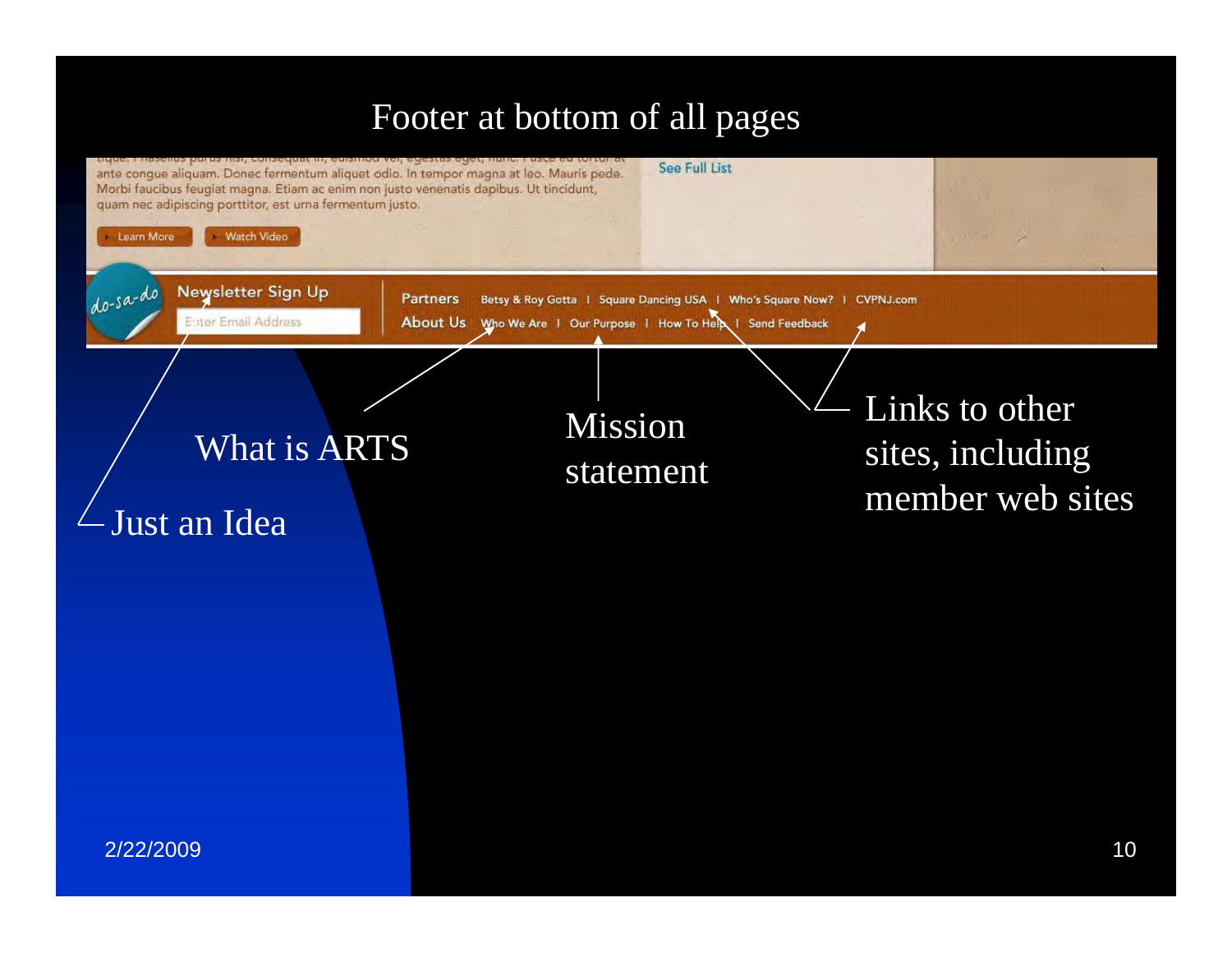#### **February 2009 ARTS Meeting Minutes (Page 1of 2) ARTS LOGS**

ARTS Governing Board and Officers Actions September 30, 2008 thru January 2009

#### **ARTS LOG 08-0911-001 (Web-Video 2nd Proposal)**

Action completed as of 10-23-2008 -

The purpose of this ARTS LOG is for the ARTS reps to review and DISCUSS a proposal for the W eb Branding and Video Project (previously proposed by Roy Gotta) from Mayer Media Design Studio web site www.mayermediadesign.com as provided by Jim W eber.

The result of this ARTS LOG was discussion of the W eb -Video project during the 2008 October ARTS meeting. Extensive discussion during that meeting resulted in the follow information.

Extensive discussion of this item resulted in agreement that we will ask both Mayer Media and Custom Video Productions, Inc. to attend the 2009 February ARTS meeting to present their proposal and be ready for discussion by the Board. The Executive Director will contact both companies

#### **ARTS LOG 08-1021-001 (ARTS Brochures - 58 NSDC)**

Action completed as of 10-21-2008 -

The purpose of this ARTS LOG was to ask the NEC Representative to contact the General Chairman of the 58th NSDC in Long Beach to ask if the 58th NSDC will help the ARTS by placing an ARTS Tri-Fold Brochure into each registration package at the convention.

The result of this HO LOG is confirmation that the 58th NSDC will help the ARTS by putting an ARTS information Brochure into each registration packet at the convention.

#### **ARTS LOG 08-1022-001 (Business Plan - Goals)**

Action completed as of 01-19-2009 -

The purpose of this ARTS LOG is for the ARTS reps to review and DISCUSS a proposal for the W eb Branding and Video Project (previously proposed by Roy Gotta) from Mayer Media Design Studio web site www.mayermediadesign.com as provided by Jim W eber.

The result of this ARTS LOG was that there was no input from any of the ARTS Reps. This item will be on the agenda for the 2009 February ARTS meeting for further consideration and discussion.

#### **ARTS LOG 08-1023-001 (Benefit Dance Publicity)**

Action completed as of 11-12-2008 - The purpose of this ARTS LOG was to ask Jim W ass to accept the position of Publicity Chairman for the ARTS Nationwide Benefit Dance project.

The result of this ARTS LOG was that Jim W ass accepted the position of Publicity Chairman for the ARTS Benefit Dances

#### **ARTS LOG 08-1023-002 (October 2008 Meeting Minutes)**

Action completed as of 12-21-2008 - The following MOTION was approved by the ARTS Board: MOTION: Be It Resolved That: the minutes of the 2008 October ARTS meeting be approved.

#### **ARTS LOG 08-1109-001 (TechSoup Software Order)**

Action completed as of 11-12-2008 -

The purpose of this ARTS LOG is to inform the ARTS Board and ARTS Volunteers of the availability of software from TechSoup to help support the work being done by The ARTS,

The results of this ARTS LOG are: Orders have been submitted to Jim W eber from Scott Philips, ROUNDALAB, Charlie Holley, Jim W eber and the ARTS Director.